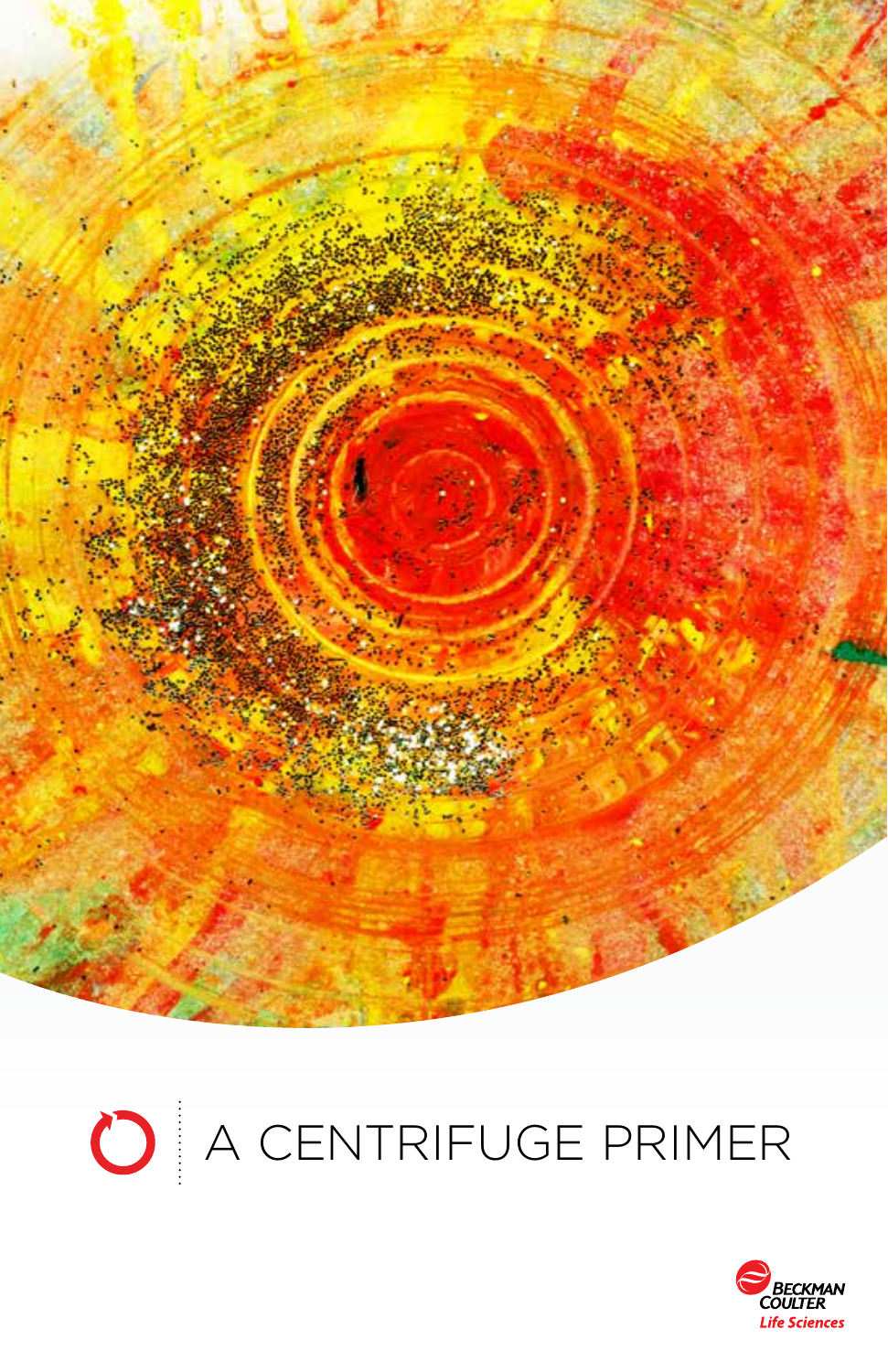# **CONTENTS**

Preface The Centrifuge Operating Principles Calculating Centrifugal Fields Separation by Sedimentation Density Separations Duplicating Centrifuge Run Conditions Rotors and Their Uses A Balanced Load Some Precautions Nomogram for Speed Selection Glossary Beckman Coulter Centrifuges

# FIGURES

Figure 1 Sedimentation in a Centrifugal field Figure 2 Density Separation of Lymphocytes. Tubes are shown before and after centrifugation Figure 3 Correct Symmetry When Balancing a Partial Load – A Top View of a Horizontal Rotor Figure 4 Example of a Balance Load Figure 5 Example of an Unbalanced Load

. . . . . . . . . . . . . . . .

**6**

**7**

**14 14 15**

**ii**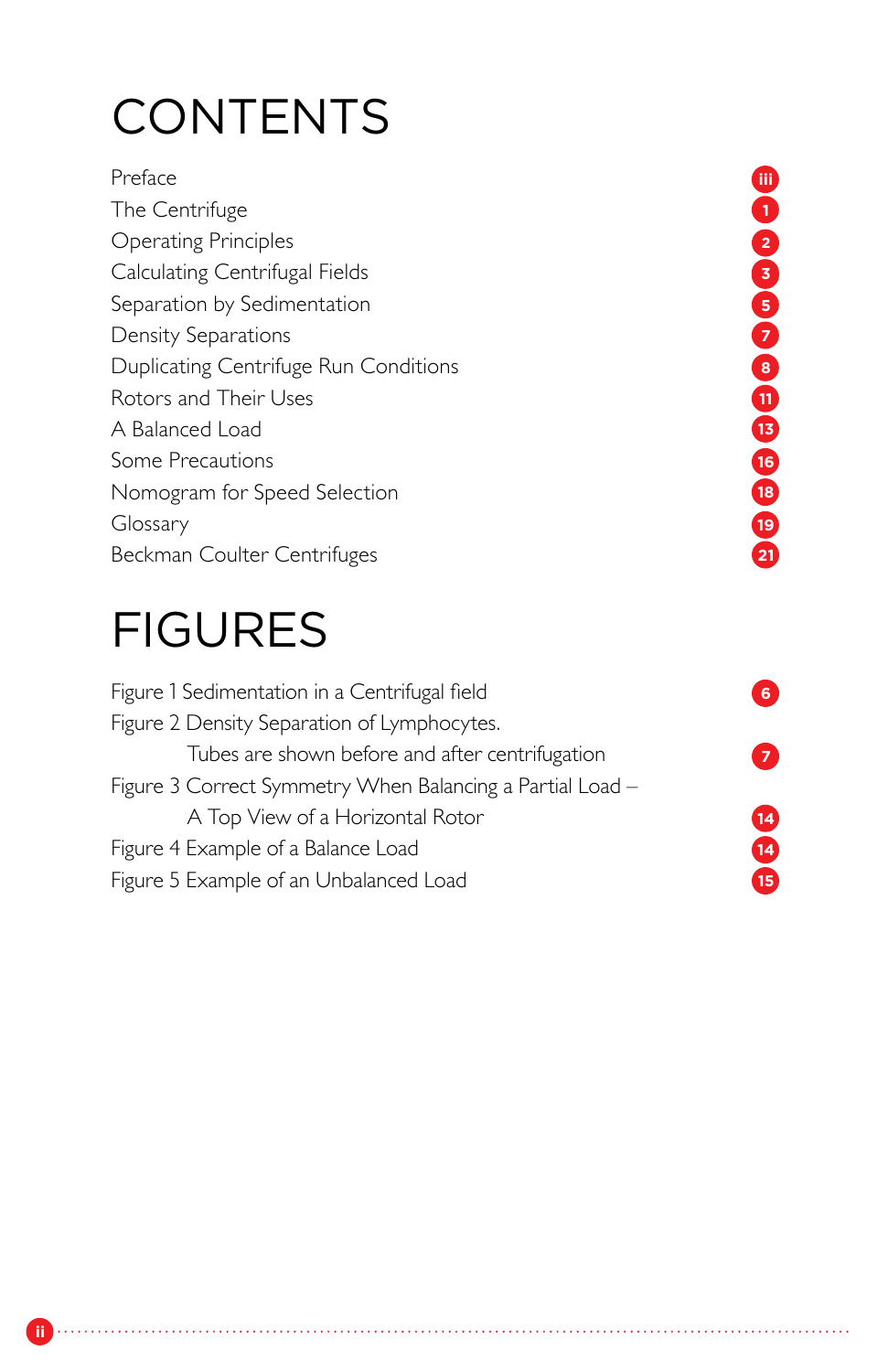## PREFACE

You may have operated a centrifuge before. Or perhaps this is your first day on a new job at a new lab or Life Science facility. Whatever the case may be, you may have some questions about centrifuges and their operating principles.

This booklet is meant to supplement your instruction manual. It provides an overview on basic centrifugation operating principles. We think you'll be a better centrifuge operator if you understand why separations can be made using centrifugal force. Directions for how to operate a centrifuge are in your manual.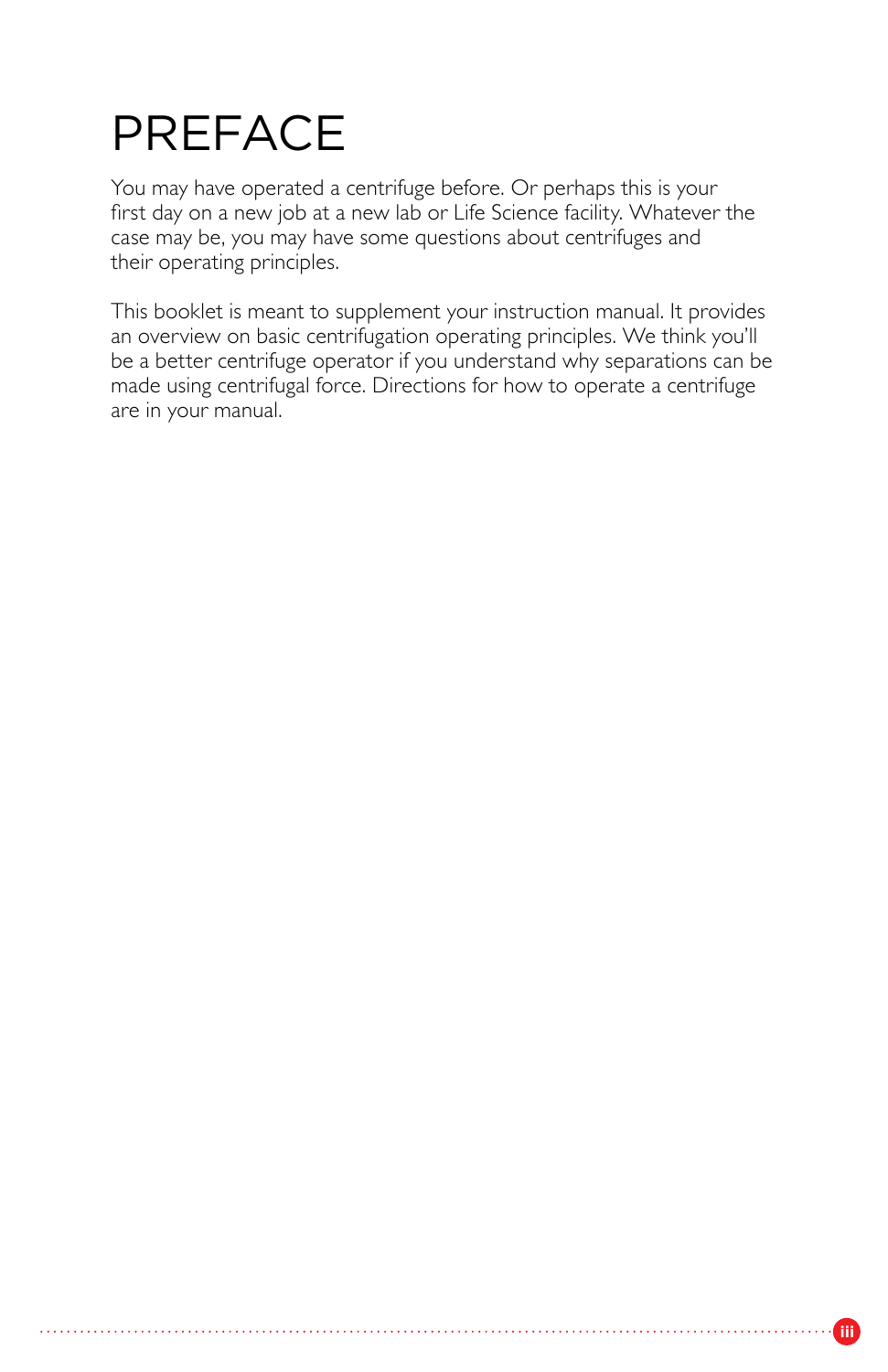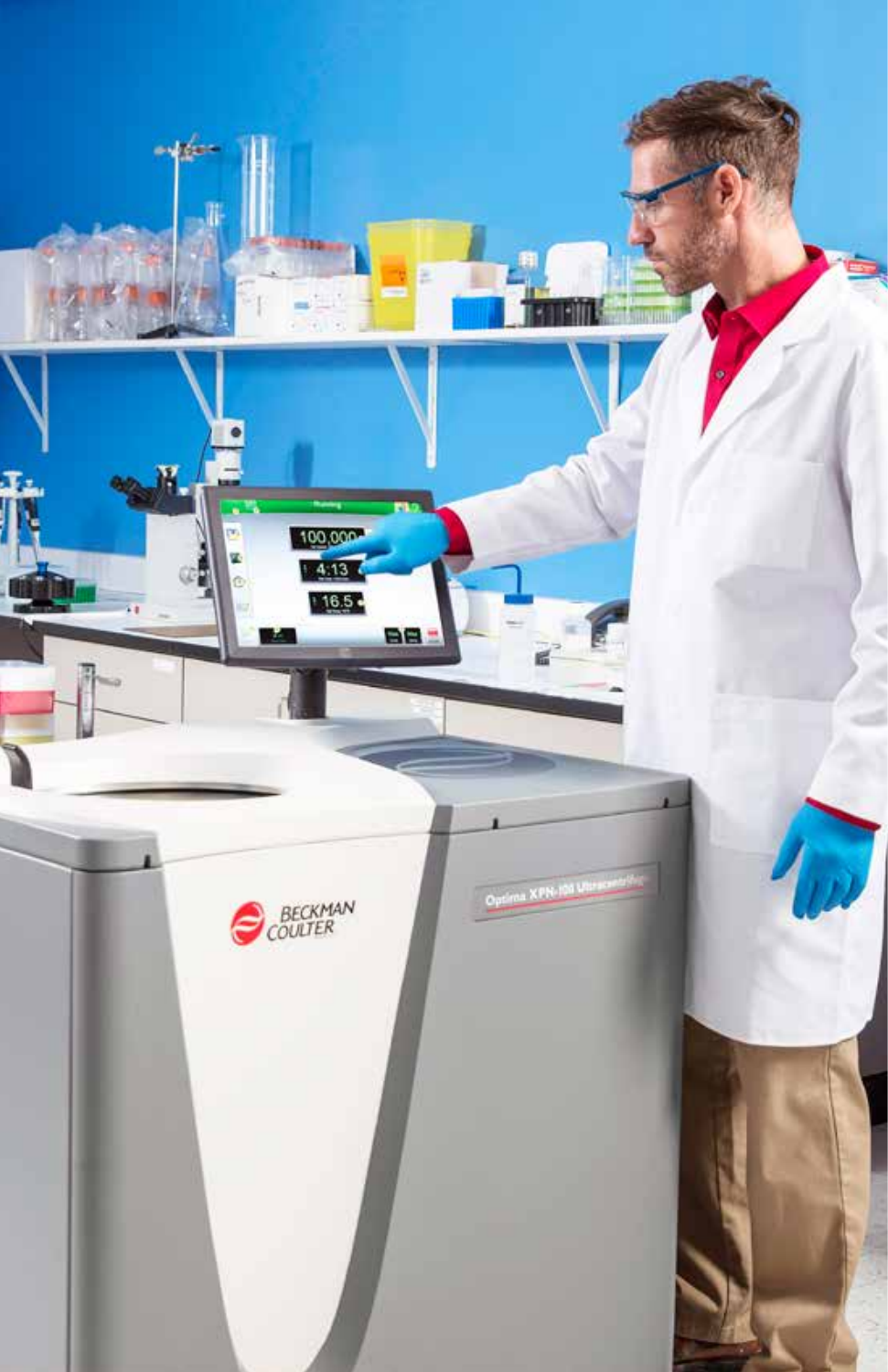## THE CENTRIFUGE

Centrifuges have three basic components:

- A rotor
- A drive shaft
- A motor

The rotor holds the tubes, bottles, or bags containing the liquids to be centrifuged. It is usually constructed of a high strength material such as an aluminum alloy or stainless steel. Different rotor types and sizes, interchangeable with one another, can be mounted on the drive shaft, which connects to the motor. The motor provides the power to turn the rotor.

Usually, a cabinet surrounds and supports these parts, and also protects the operator should a tube break or any metal parts fail while the centrifuge is running. The operating controls and indicator dials for speed and time are mounted on the cabinet. Most centrifuges have a brake system to bring the rotor to a standstill shortly after the run is finished. Unlike the mechanical brakes on a car, the braking action is electrical: the current to the motor is simply reversed. Many centrifuges are also refrigerated to prevent delicate biological samples from getting warm.

As illustrated at the left, there are two centrifuge configurations: floor model and tabletop. The difference between the two is basically one of capacity; their operating principles are the same.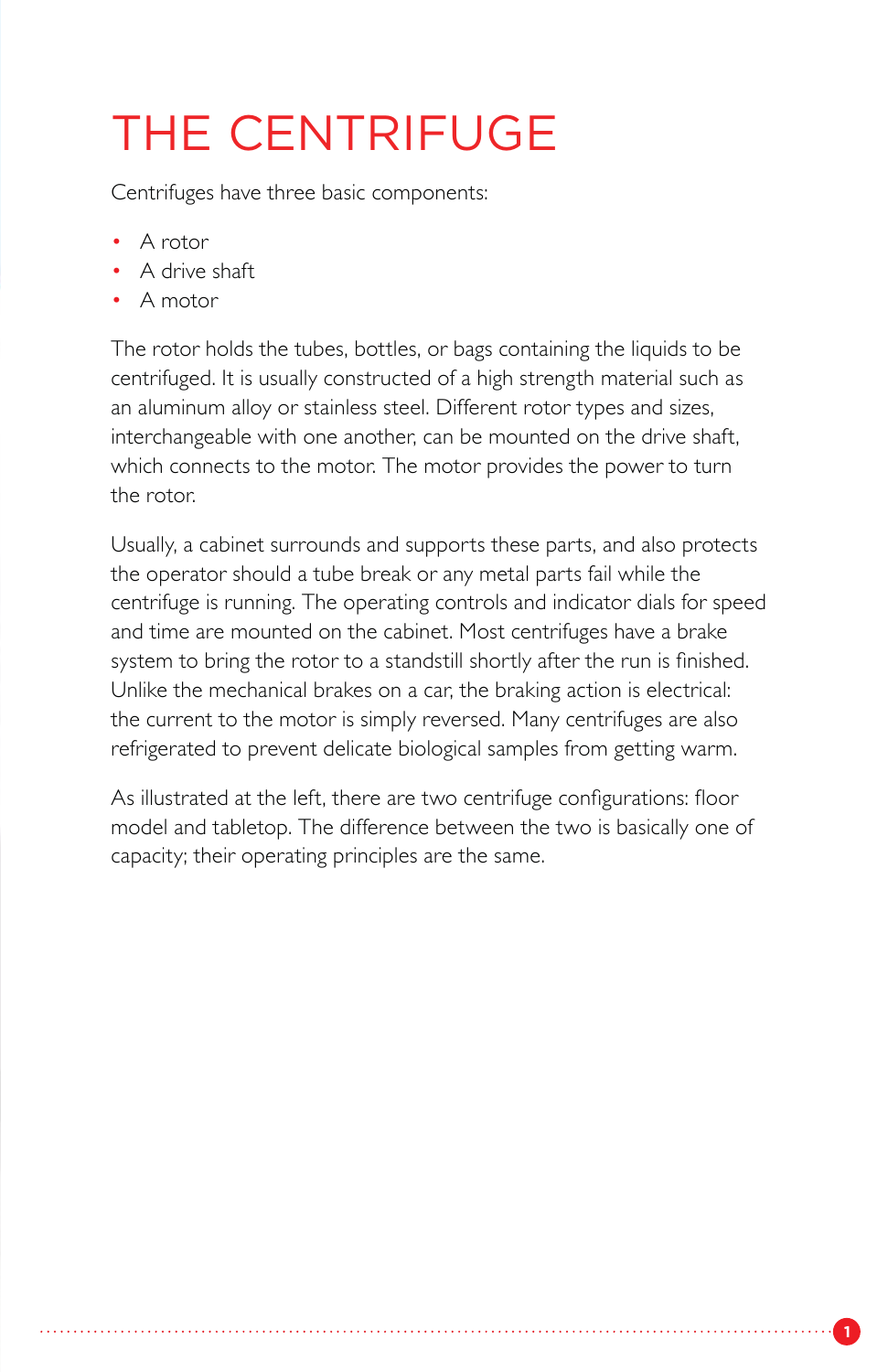# OPERATING PRINCIPLES

During operation, the centrifuge rotor turns rapidly, up to 6000 revolutions per minute in the case of many laboratory centrifuges. This rotation generates a *centrifugal field*, which can be used to make separations.

To visualize this centrifugal force field, imagine you have a stone tied to a string which you're whirling in a circle. The force you experience pulling against your hand is called *centrifugal force*. It arises whenever a body is made to move along a curved path, and is thus continuously deflected away from the direction it "prefers" to go---which is in a straight line. The term centrifuge, in fact, means *to flee from the center.*

If you whirl the stone faster, the pull becomes stronger. If you slow down or shorten the string, the pull decreases. Clearly, the strength of a centrifugal force field increases with the speed of rotation. It also increases with the distance from the center of rotation; the centrifugal force at a point 6 inches from the center is twice what is at only 3 inches.

How can we describe and compare the strength of the fields generated by different size rotors and different operating speeds? The expression *relative centrifugal field* (RCF) serves this purpose. Just as length is measured in units of inches or millimeters, time in units of hours or minutes, the relative centrifugal field is measured in units also. It is expressed in multiples of the earth's gravitational field, abbreviated *g*.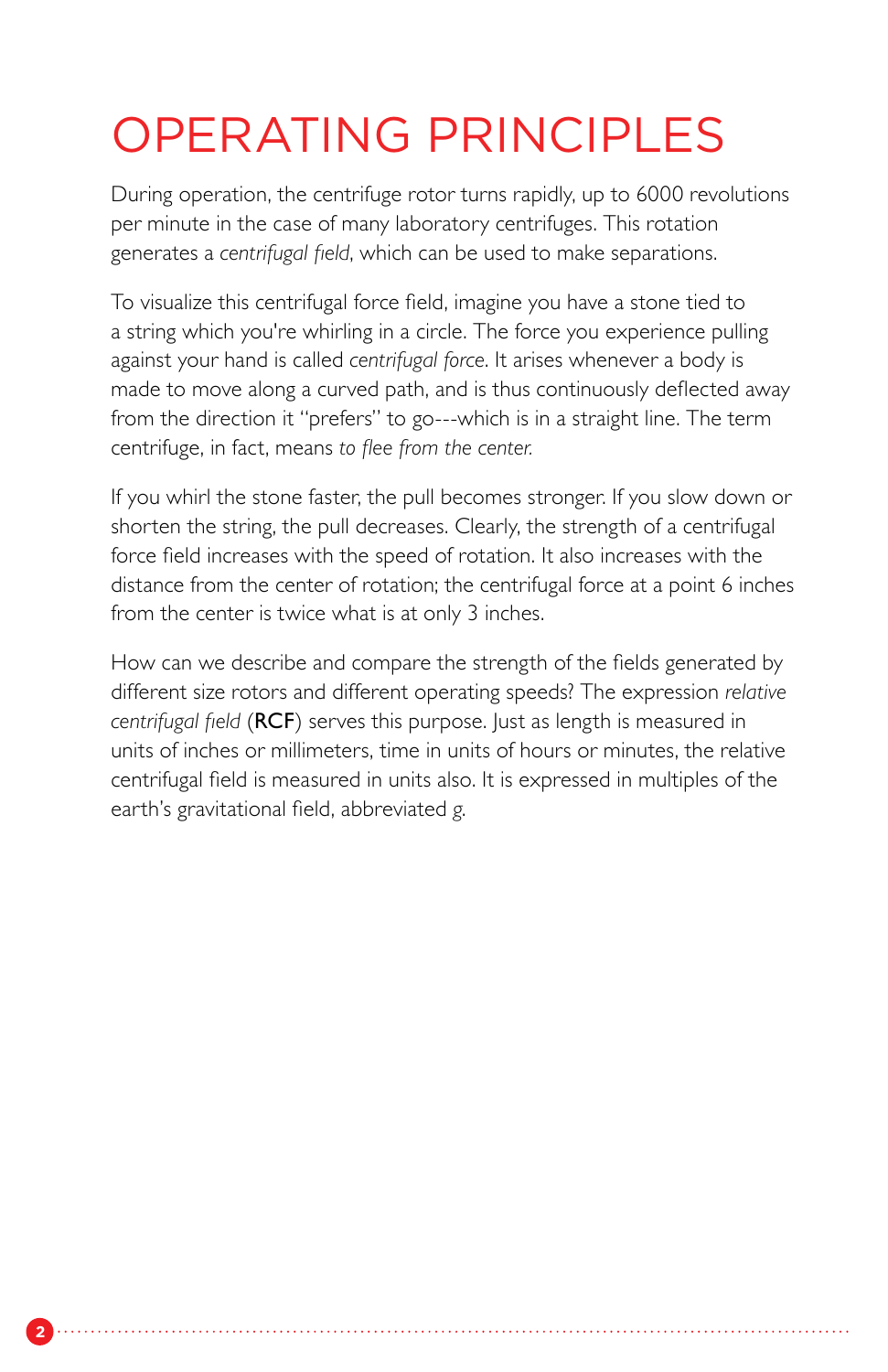## CALCULATING CENTRIFUGAL FIELDS

There's a simple formula for calculating the strength of a particular centrifugal field:

RCF = 1.12*r*  $\left(\frac{RPM}{1000}\right)$ Equation 1 RCF =  $1.12r \left( \frac{RPM}{1000} \right)^2$ 

where *r* stands for the radius, which is the distance in millimeters (mm) from the center or rotation to some point within the rotor, and RPM is the speed of rotation in revolutions per minute (rpm). Sometimes radial distances are given in centimeters. Before using them in this equation, you must first convert them to millimeters (multiply by 10).

To find the maximum RCF of a rotor, you need to know its maximum speed and it maximum radius  $(r_{\text{max}})$ , the distance from the center of rotation to the bottom of the rotor cavity or bucket during centrifugation (see illustration below). Almost all centrifuge manufacturers publish this information for their rotors in their instruction manuals.



For example, the maximum RCF of the JS-4.2 rotor can be obtained from its maximum speed (4200 rpm) and its  $r_{\text{max}}$  (254mm) as follows:

$$
RCF = 1.12r \left(\frac{RPM}{1000}\right)^2 = 1.12 \times 254 \times \left(\frac{4200}{1000}\right)^2 = 5018 \times g.
$$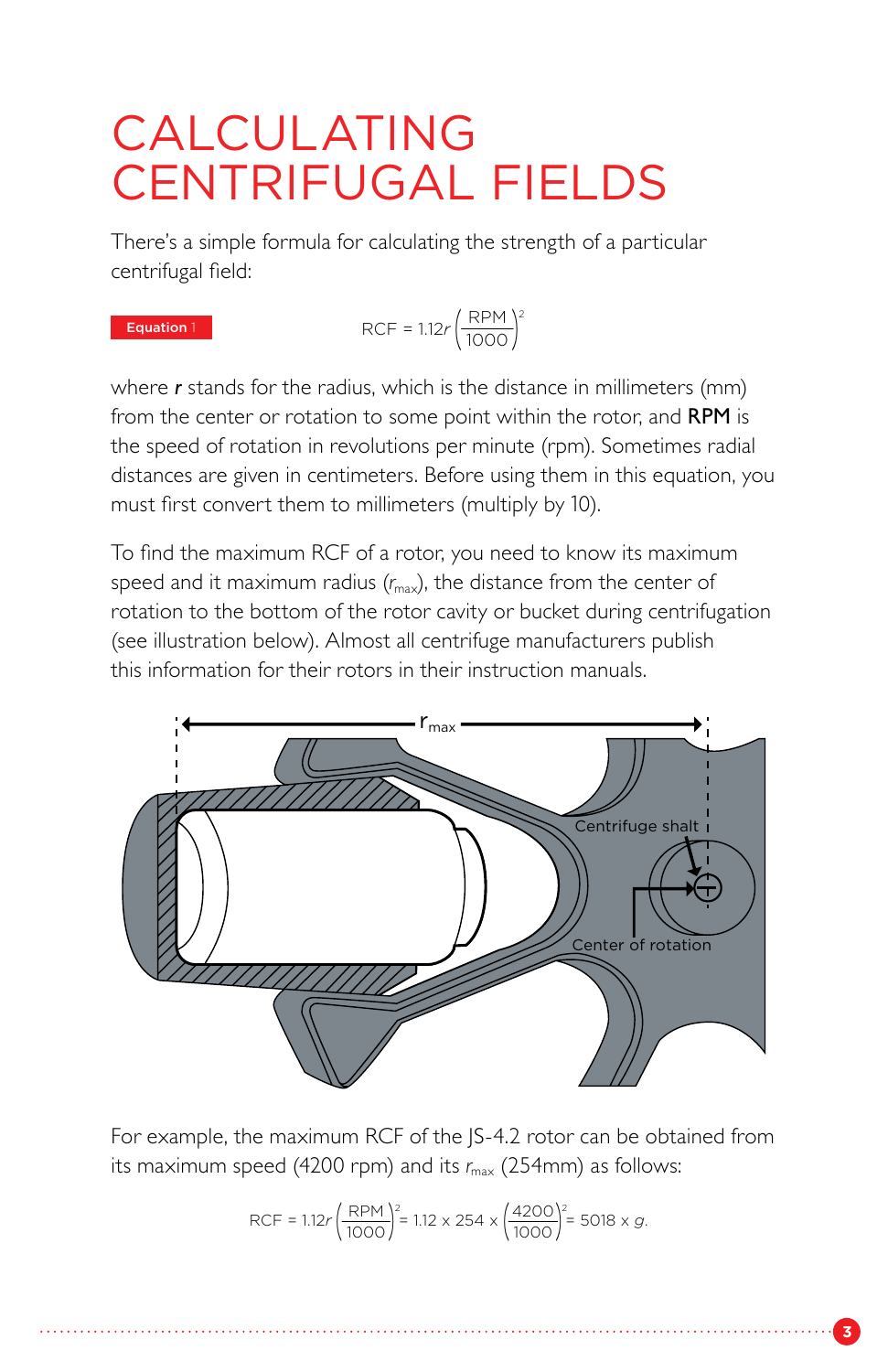If this same rotor is run at a lower speed, say 2000 rpm, the RCF it generates will also be lower:

$$
RCF = 1.12 \times 254 \times \left(\frac{2000}{1000}\right)^2 = 1138 \times g.
$$

Since the RCF varies with the square of the rotor speed, you can see that any change in speed will cause a much greater change in RCF.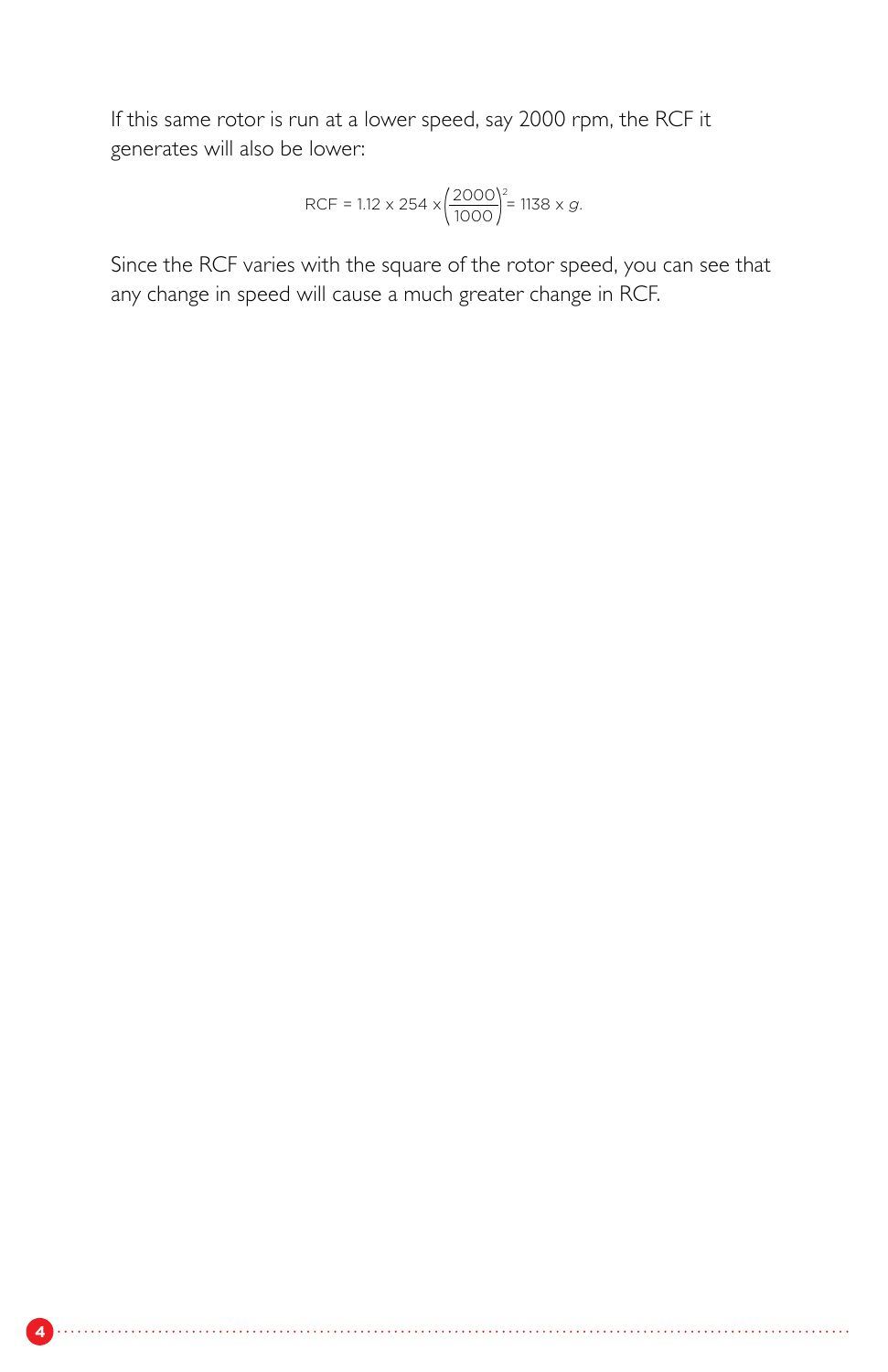## SEPARATION BY **SEDIMENTATION**

How can a centrifugal field be used to separate particles from a mixture—blood, for instance?

Blood consists of plasma (which is a solution of water and many other compounds) and several kinds of particles in suspension, namely: red cells, white cells, and platelets. These cells are fairly large for biological particles—large enough, in fact, to settle out of the plasma if clotting is prevented and the blood is left standing in the 1-*g* field of the earth's gravity overnight. By using a centrifuge to generate an RCF of 1500 x *g*, we can speed up this sedimentation process and separate the cells from the plasma in approximately 10 minutes.

Why does this happen so quickly in a centrifugal field? Because the force which moves each cell away from the center of rotation is many times greater than the cell's own weight in the earth's normal gravitational field—1500 times greater, in the example above.

Not all cells sediment at the same rate: large ones sediment faster than small ones. Thus, one kind of cell can be separated from another if there is a sufficient difference in size and sedimentation rate.

Platelets, for instance, can be separated from red and white blood cells because they are so much smaller. It's only necessary to pick the right combination of centrifugal force and time. If blood is spun at 2900 x *g* for just 3 minutes, the platelets will not have time to move down with the heavier cells and can be collected from the top platelet rich plasma.

The process just described produces a *pellet* or sediment of particles in the bottom of the tube or other container. The liquid above the pellet is called the *supernatant*. As you can see from Figure 1, it is possible to collect a fairly pure fraction of the smallest particles from the supernatant. But the pellet or larger ones will always contain some of the smaller ones, which were near the bottom of the tube before centrifugation began. By centrifuging at various speeds and times, different size particles can be separated and collected from a mixture. This method is called *differential centrifugation*.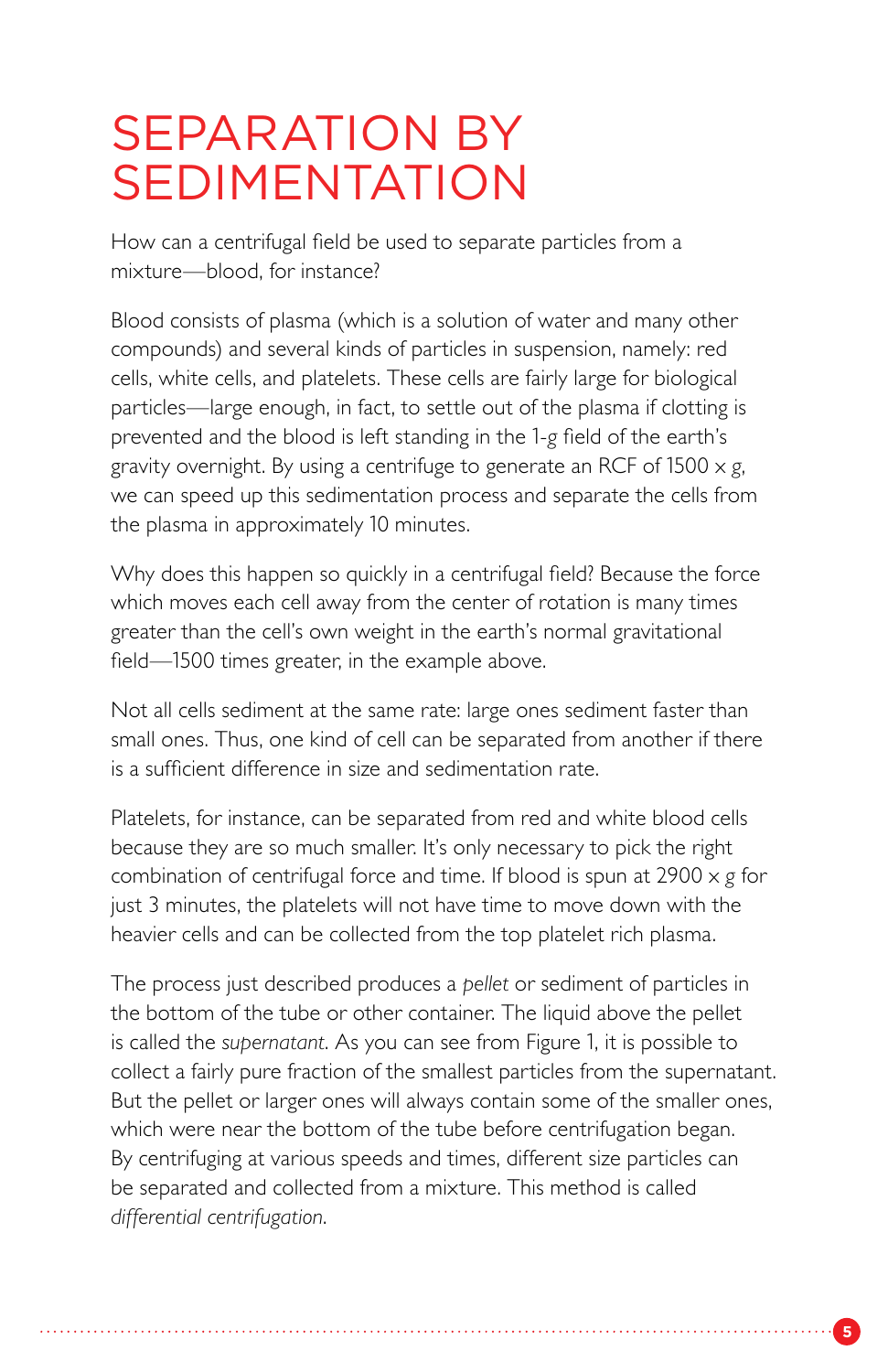

Figure 1. Sedimentation in a Centrifugal field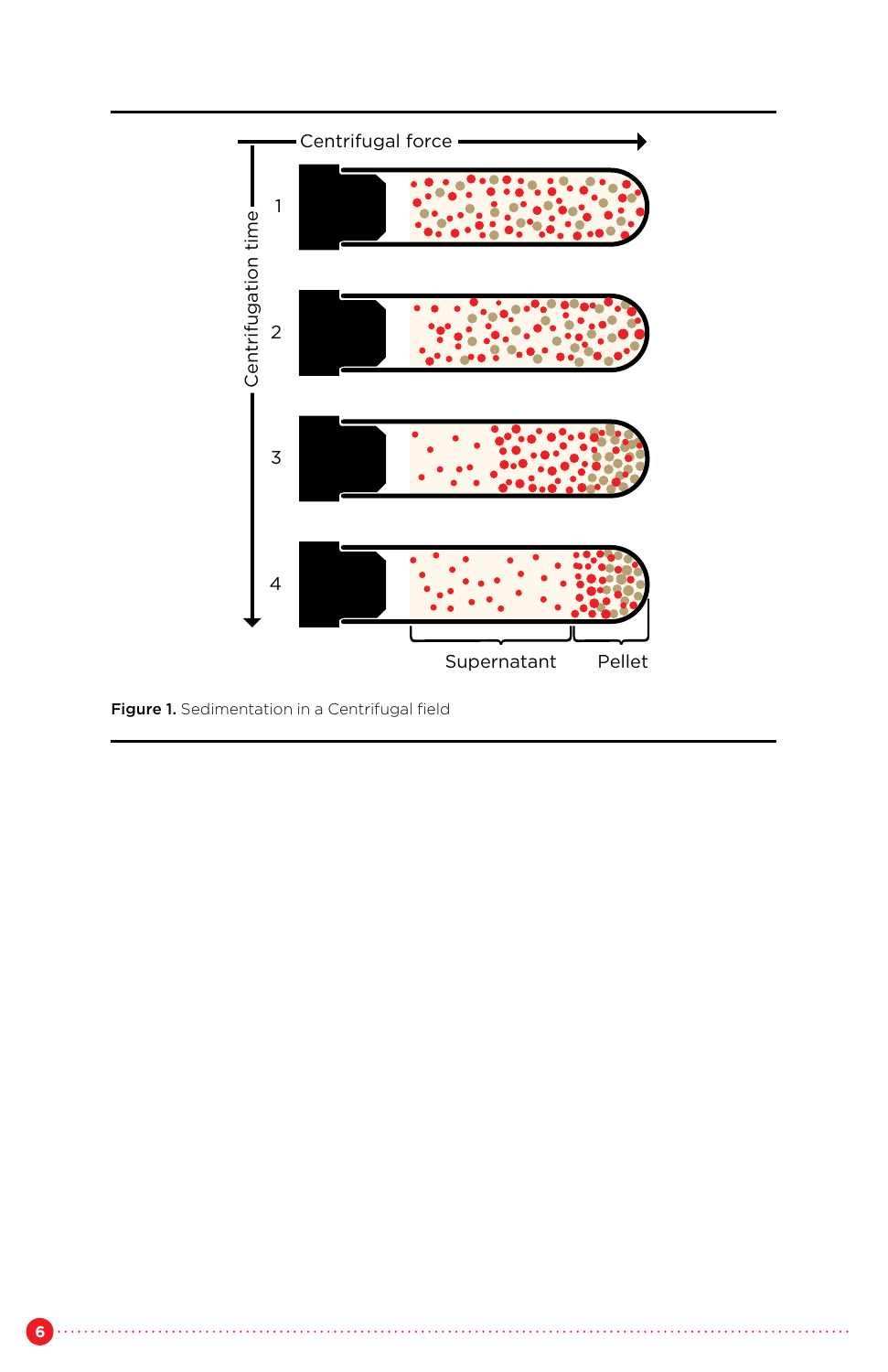# DENSITY SEPARATIONS

There's another physical property of particles or cells, which can also be exploited for the purpose of making separations: *density.*

Consider an apple, and a rock of exactly the same size and shape. A rock is a much more compact material than an apple, hence it sinks in water while an apple floats. It has more mass per unit volume, which is another way of saying its density is greater. Density is commonly expressed as grams per milliliter (*g*/mL); water has a density of 1 *g*/mL.

By applying centrifugal force, we can separate particles with small difference in density. It's only necessary to adjust the density of the liquid in which they will be sedimenting so that particles of one density will float, and particles which are more dense will sink.

This method is often used to separate lymphocytes, a type of white blood cell, which are so similar in size to many other blood cells that they can't be separated by ordinary sedimentation methods. However, their density is lower than the other cells. If a blood sample is layered over a liquid which has a density of 1.077 *g*/mL and then centrifuged, the lymphocytes will form a floating band, well separated from most other white and red cells which, being denser than 1.077 *g*/mL, sediment to the bottom of the tube. Plasma and platelets, the least dense of all, float to the top as illustrated in Figure 2.



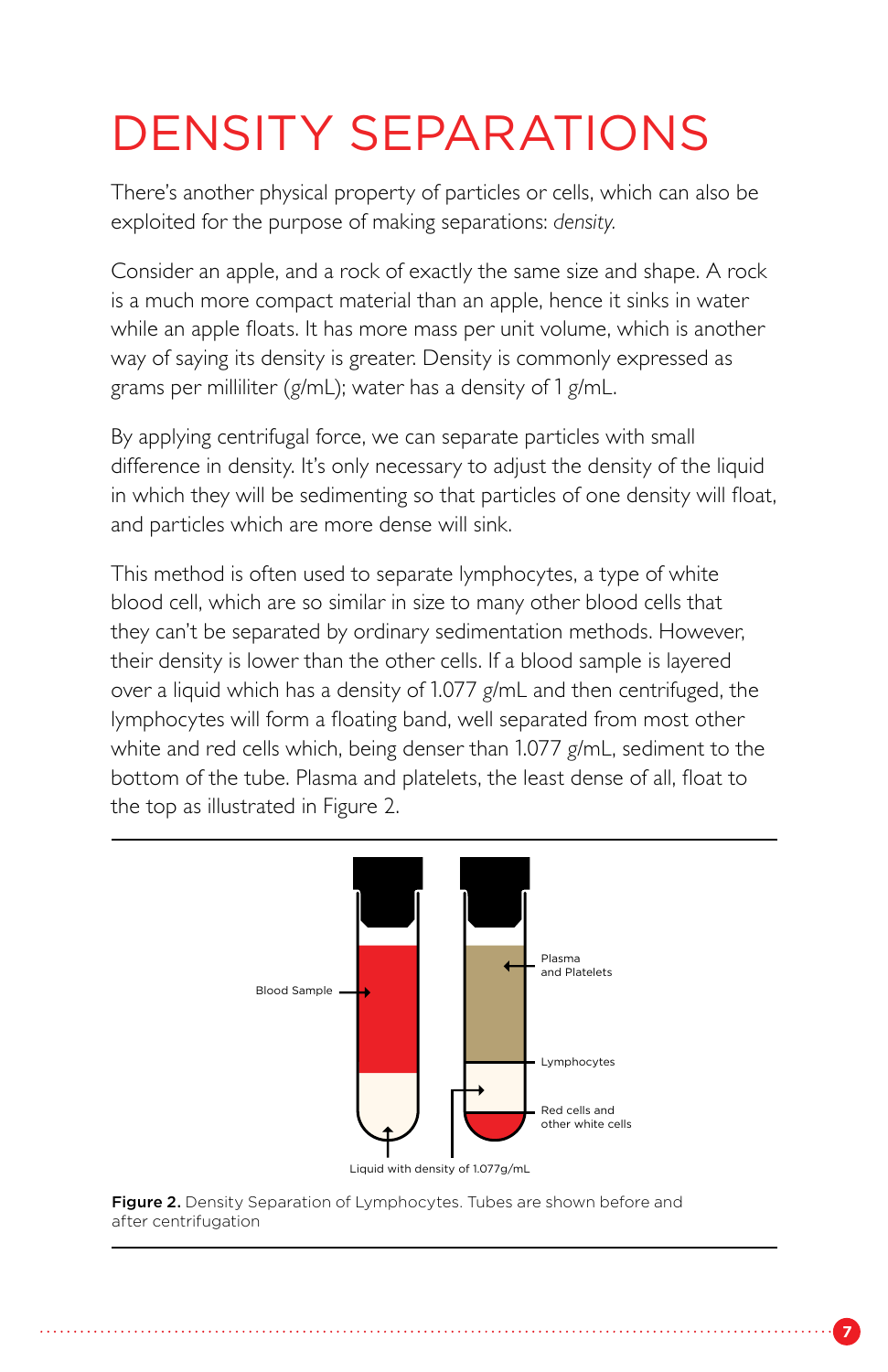### DUPLICATING CENTRIFUGE RUN **CONDITIONS**

In your research it is often necessary to replicate run conditions you see in published protocols. When reviewing these protocols make sure the instructions offer complete run information, including the rotor's name or max radius, RPM or RCF, and run time. For example, unless a rotor is also specified, or its maximum radius given, there's no way to know what RCF is required to achieve that separation. A rotor such as the IS-5.2 with an *r*max of 226mm generates 4050 x *g*. This difference of 500 x *g* seems small, but it is large enough to affect the results of certain separations if disregarded. The preparation of blood components or the pelleting step specified by radioimmunoassay (RIA) kits are examples of separations which require careful attention to the conditions of centrifugation.

Many adapters designed to carry a number of small tubes have bottoms, which are 10-15 mm or more thick. Most separations won't be affected by this small reduction in the effective  $r_{\text{max}}$ . But if you need a more accurate calculation of RCF when using such adapters, you'll have to subtract the thickness of the adapter bottom from the  $r_{\text{max}}$  of the rotor to obtain the effective  $r_{\text{max}}$  for that rotor adapter combination (see illustration below).

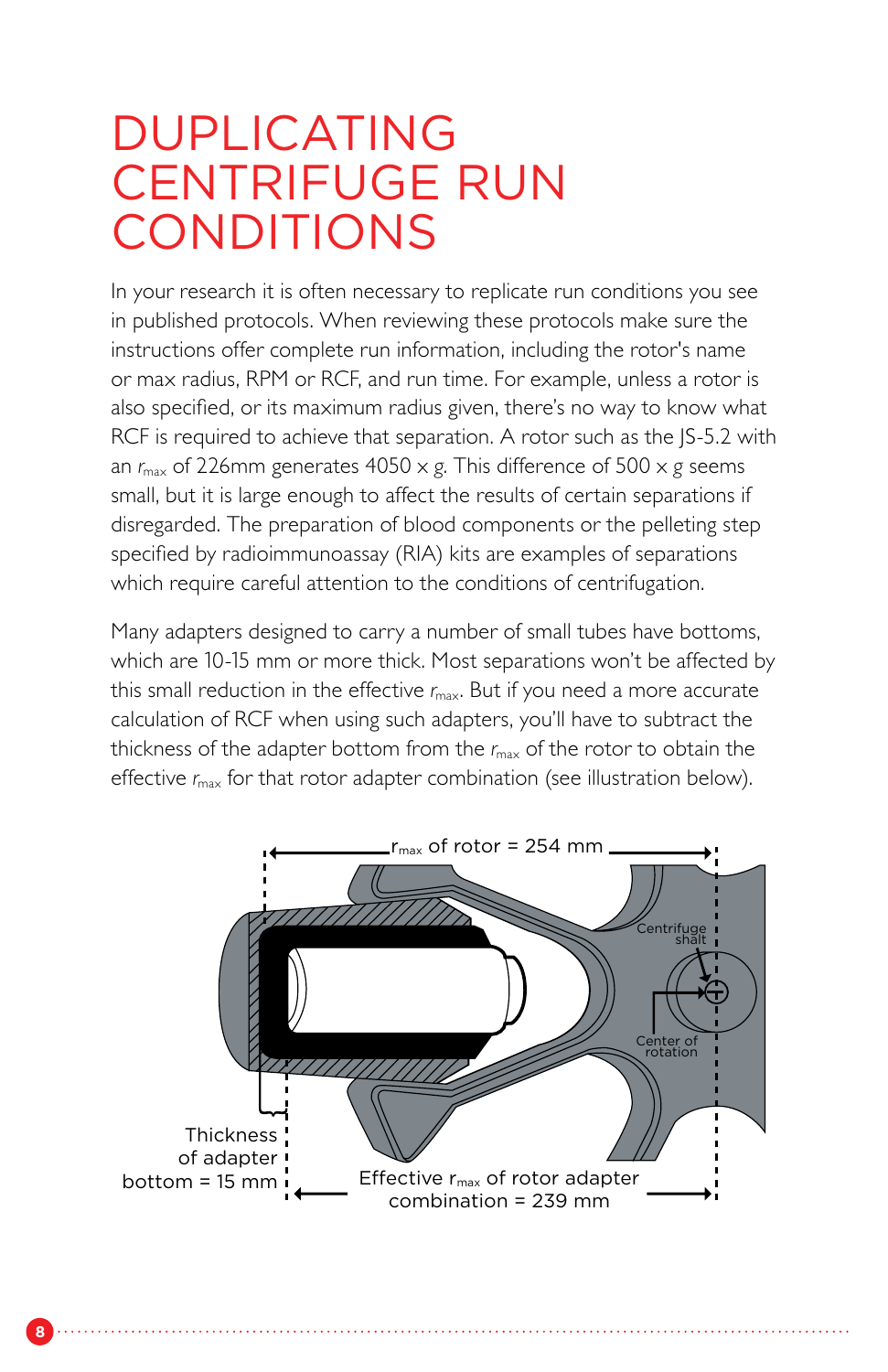This is not to say that a run made in one rotor cannot be duplicated in a rotor with a different  $r_{\text{max}}$ . The same results can be achieved, but a change in rotor speed (or run time) must be made to compensate for the difference in  $r_{\text{max}}$ . See the nomogram for speed selection on page 18. By following instructions given there, you can estimate RCF's and speeds for rotors of various radii.

You can also calculate the proper speed to use by means of the equation already given on page 3. Let's say you want to follow a procedure written for a rotor with an  $r_{\text{max}}$  of 250 mm which calls for an RCF of 3430  $\times$  g. You want to duplicate these conditions in the Beckman Coulter JS-5.2 which has an  $r_{\text{max}}$  of 226 mm. In this case you need to transpose the equation to solve for speed in rpm, so RCF =  $1.12r(RPM/1000)^2$  becomes

$$
RPM = 1000 \sqrt{\frac{RCF}{1.12r}} = 1000 \sqrt{\frac{3430}{1.12 \times 226}} = 3681 \, rpm
$$

Thus, the JS-5.2 rotor will produce an RCF of 3400 x *g* if run at about 3681 rpm. If the original directions had specified the speed and radius of the rotor to be used, rather than the RCF, you would first have to find the RCF that combination generated, by means of the nomogram or the equation as shown on page 3.

Sometimes it may be better to change the length of time samples are centrifuged than to change the centrifugal force. You might want to duplicate a procedure calling for 10 minutes of centrifugation at 3000 *g*. Can you use a JR-3.2 rotor which attains a maximum RCF of 2300 x *g*? Yes, but you'll have to run the samples a bit longer. The time required can be found with this equation:

Equation 2

$$
t_1 = \frac{t_2 \times RCF_2}{RCF_1}
$$

where

 $t_1$  = run time needed for JR-3.2 rotor  $t<sub>2</sub>$  = run time specified in procedure  $RCF_1$  = RCF of JR-3.2 rotor at maximum speed  $RCF_2$  = RCF specified in procedure

Thus, in our example,

$$
t_1 = \frac{10 \times 3000}{2300} = 13 \text{ minutes}
$$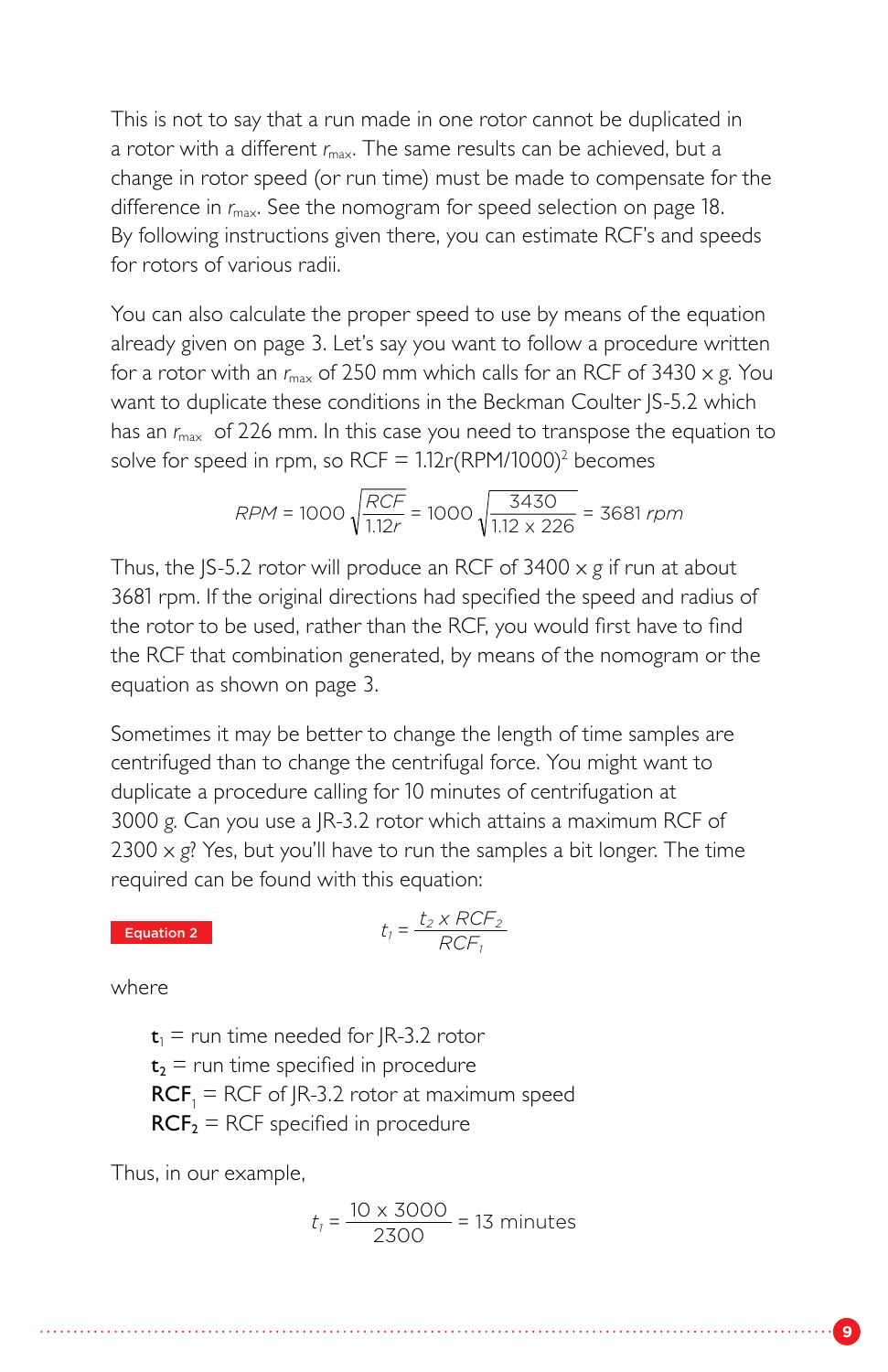Directions given for times of centrifugation usually correspond to the times to be set on the centrifuge's time control. This setting includes time for the rotor to accelerate and time at operating speed, but not deceleration time. The latter depends on the weight of the rotor, including its load, the type of brake system, and the brake setting selected by the operator. If a maximum bake setting is used, a fully loaded rotor takes somewhere between 1 and 3 minutes to decelerate.

Sedimentation of particles in the sample continues during deceleration, of course, but the rate decreases as the rotor slows. Minimum deceleration times can be obtained by use of maximum brake settings. However, maximum braking in the final phase of rotor deceleration may be too abrupt when large diameter bottles or blood bags are in use; the result may be some undesirable stirring and re-suspension of the sedimented material. The presence of this resuspended material can easily be mistaken for a poor separation.

A word of caution: before you change centrifugation conditions be very sure your particular sample will not be harmed by harder pelleting or by longer centrifugation times. Small changes usually cause no problem. However, some biological samples deteriorate if centrifuged too long, especially without refrigeration. And certain assays, which are sold in the form of kits, may be time-sensitive. When in doubt, follow the original instructions as closely as possible.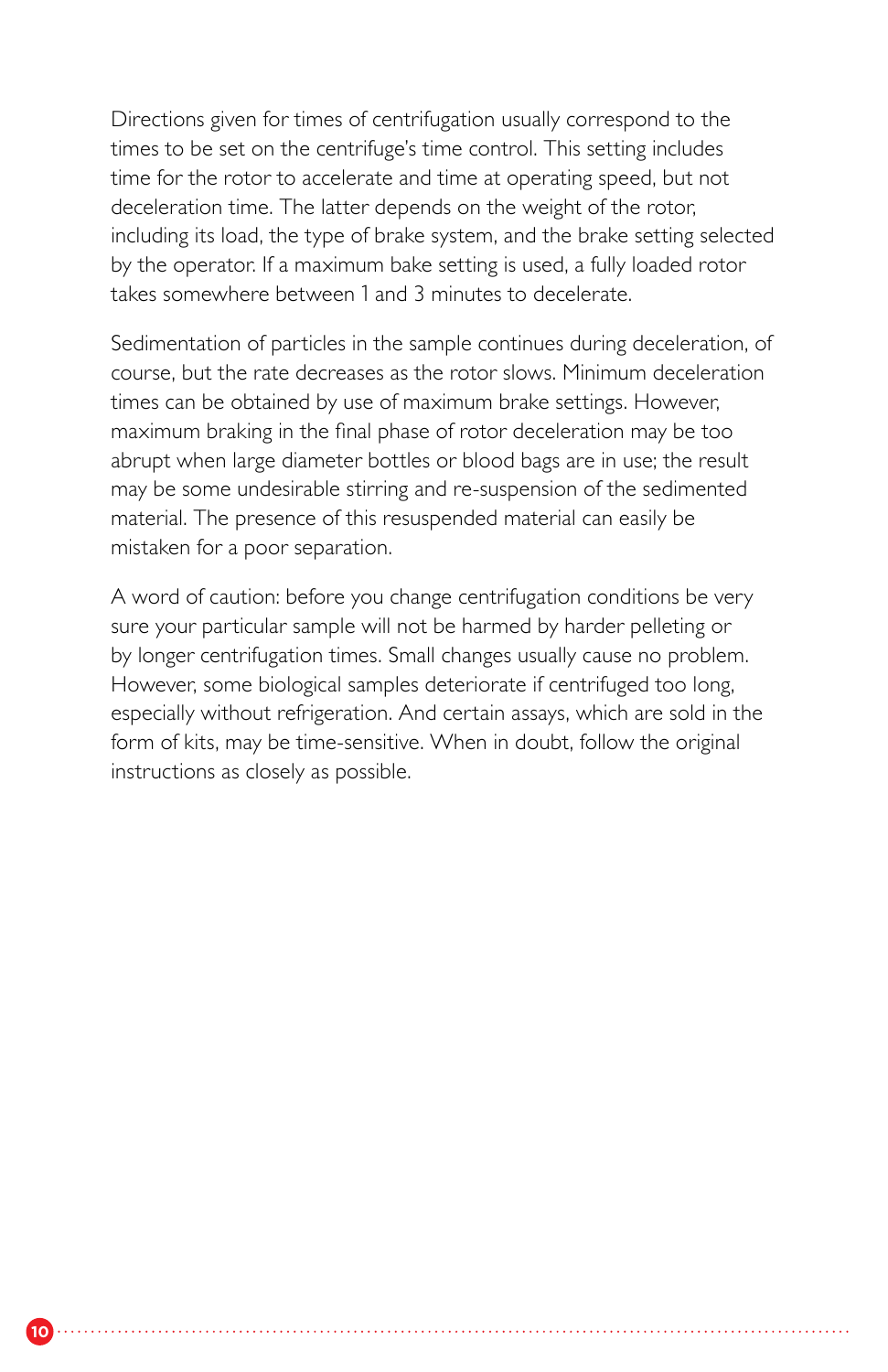## ROTORS AND THEIR USES





Horizontal Rotor **Fixed Angle Rotor** Fixed Angle Rotor

The two main types of rotors used in laboratory centrifuges: horizontal (also called swinging bucket) and fixed angle (or angle head).

Horizontal rotors are so-called because the buckets or racks which hold the centrifuge tubes are suspended in a manner which allows them to swing up into the horizontal plane when under the influence of a centrifugal field. Thus, when the centrifuge is operating, particles sediment along an unimpeded, radial path, away from the center of rotation, and deposit evenly on the bottom of the tube or other container. The flat upper surface of the sedimented material simplifies removal of the supernatant from a loosely packed pellet. By means of various adapters, more than one type or size of tube can be centrifuged together, provided the load is properly balanced. (Balancing is discussed in the next section.)

Fixed angle rotors hold the tubes at an angle to the axis of rotation. The angle varies with different rotors, somewhere between 25° to 40° being common. Although particles sediment along a radial path in these rotors also, they soon strike the opposite side of the tube where they slide down the wall to the bottom. The result is faster sedimentation than can be achieved in horizontal rotors which have a longer sedimentation pathlength. But because the bottom of the tube is not aligned with the direction of the centrifugal force, particles will collect partly along the side of the tube. This can make the collection of a loosely packed pellet somewhat more difficult than when a horizontal rotor is used.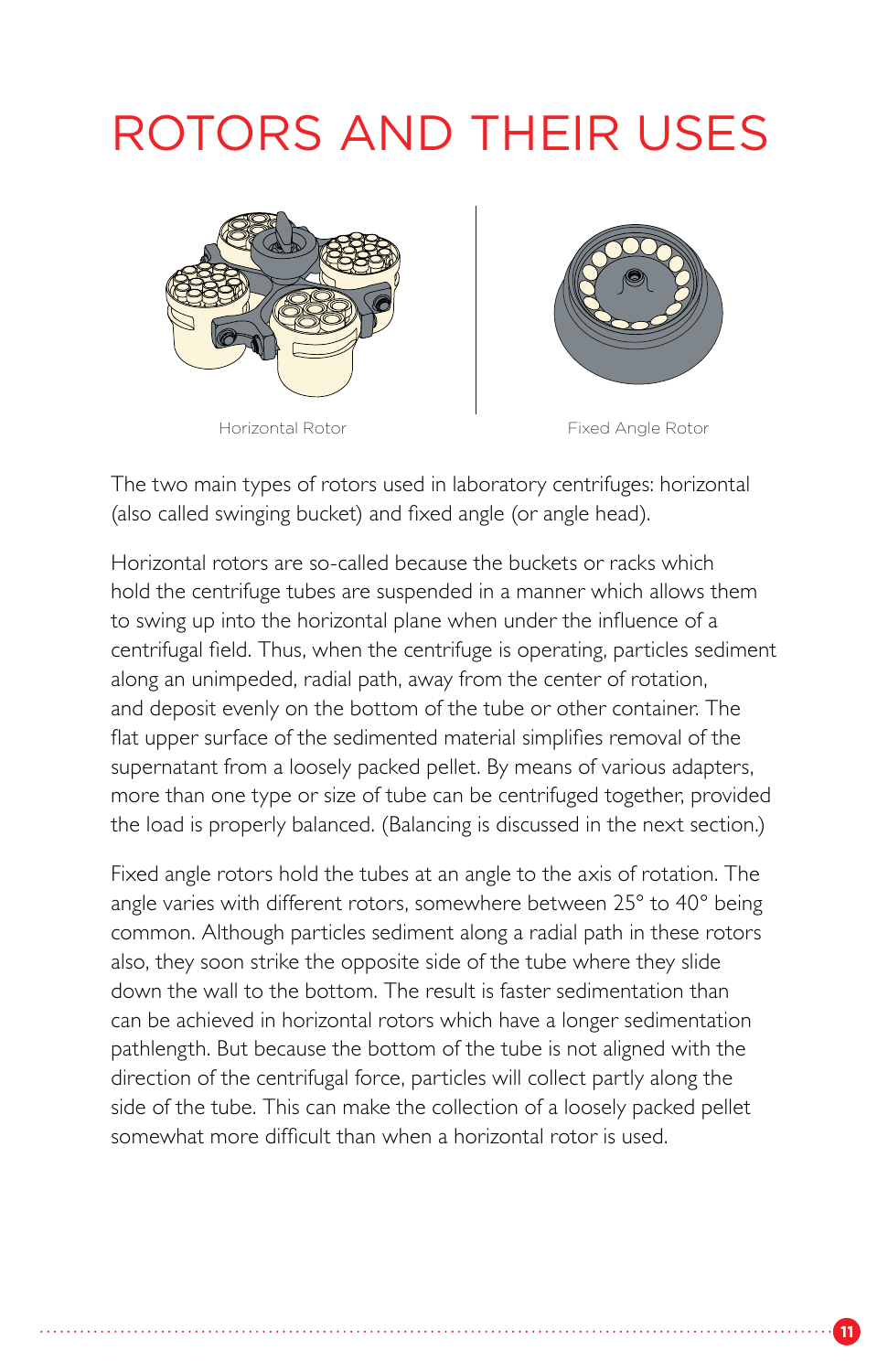

Within these two categories of rotors, various models offer different combinations of capacity and maximum RCF attainable. Horizontal rotors, in particular, have accessories which suit them to a wide range of applications. The buckets suspended from the rotor yoke can carry large containers such as blood bags or bottles. Adapters are available for these buckets so that a number of small tubes can be run simultaneously for applications such as RIA. Horizontal rotors can also be equipped with racks or carriers, rather than buckets, suitable for spinning RIA tubes or micro-test plates.

When quick pelleting of small particles is required, fixed angle rotors should be used. Because of their design, these rotors are capable of higher speeds than the horizontal type. Sedimentation of larger particles, such as cells, protein precipitates, antigen-adsorbent complexes, urinary crystal, etc., can be done at lower speeds with horizontal rotors Maximum centrifugal force can be obtained with the latter if a windshielded version is used. (Wind-shielding improves rotor aerodynamics so that higher speeds are possible.) Density separation of cells is done best in a horizontal rotor of either type.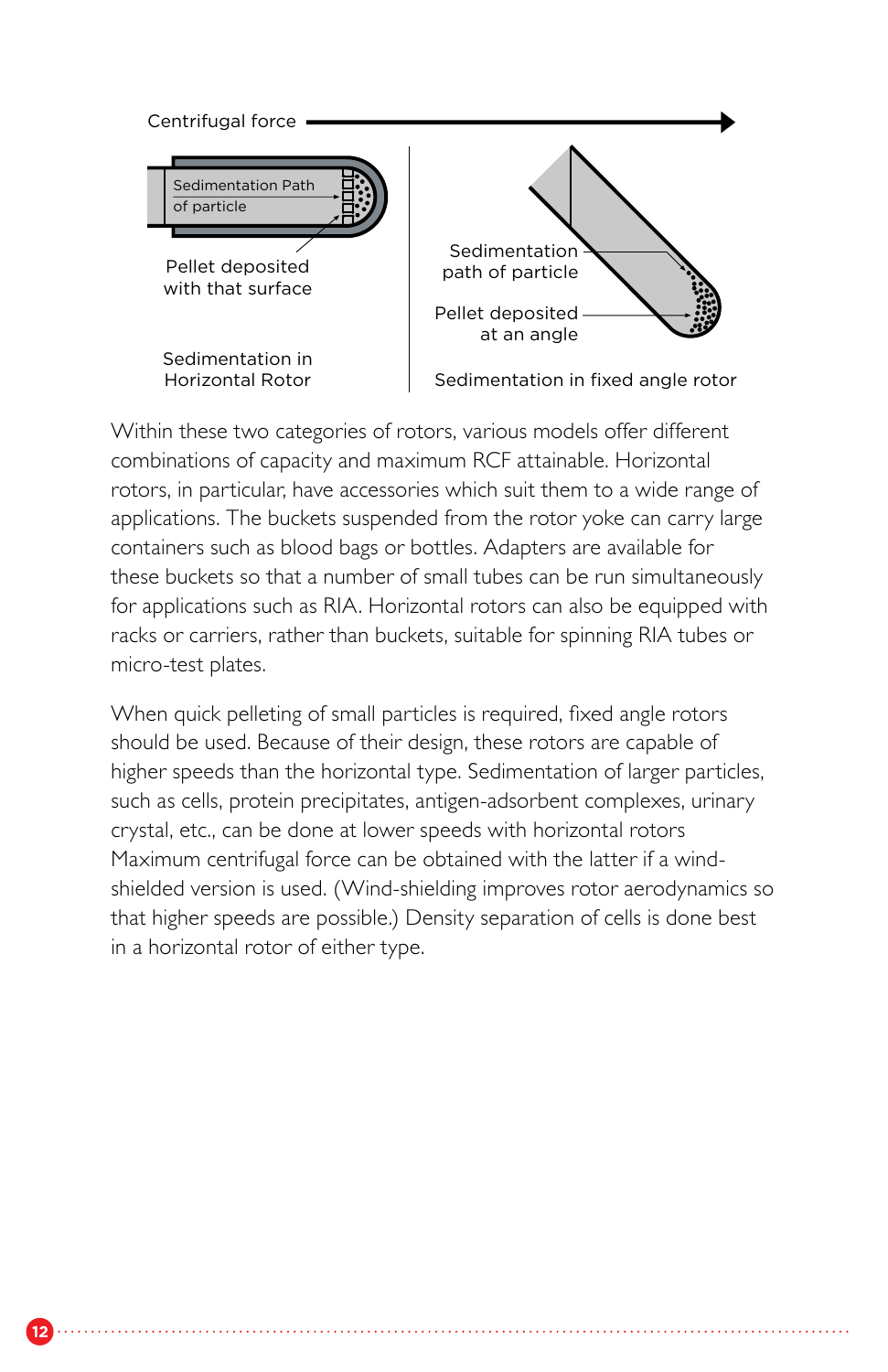# A BALANCED LOAD

In order for a rotor to run smoothly and safely at its operating speed, the load it carries must be balanced. Examples of correct and incorrect loading are shown in Figures 4 and 5 on the following pages. A rotor can be properly balanced by following some simple rules:

- 1. A rotor must *never* be run with buckets missing, although opposing buckets may be left empty.
- 2. All opposing loads must balance within a certain weight as specified by the centrifuge manufacturer's instruction manual.
- 3. If opposing buckets are run with a *partial* load of tubes in their adapters, these tubes must be arranged symmetrically, both with respect to the pivotal axis of each bucket and across the center of rotation (see Figure 3). With some partial loads, it may be difficult or impossible to achieve the correct symmetry in both sets of opposing buckets. The simplest solution is to fill one or more tubes of the same size with water, or a denser liquid if necessary, and use them to balance the load symmetrically.

Most centrifuges are equipped with an imbalance detector which turns the centrifuge off before any eccentric rotation caused by a load imbalance can damage the drive shaft or bearings. However, the improper distribution of tubes in carriers or adapters can cause poor separations even if the imbalance isn't severe enough to trigger this detector. In these situations, the buckets won't pivot to the required horizontal position during the run (see Figure 5), resulting in poor density separations or re-mixing of sedimented material during deceleration. Also, the possibility of tube breakage during the run is greatly increased when the buckets are not horizontal at operating speed.

You may notice that the centrifuge vibrates when the rotor is accelerating or decelerating at low speeds. This is normal, and occurs as the rotor passes through a so called critical speed range where any small vibrations are temporarily amplified. Your separations will not be disturbed during deceleration, because the centrifugal force is still high enough to stabilize them. However, you should not select an operating speed within the range where these exaggerated vibrations occur. Your instruction manual will tell you what speeds to avoid.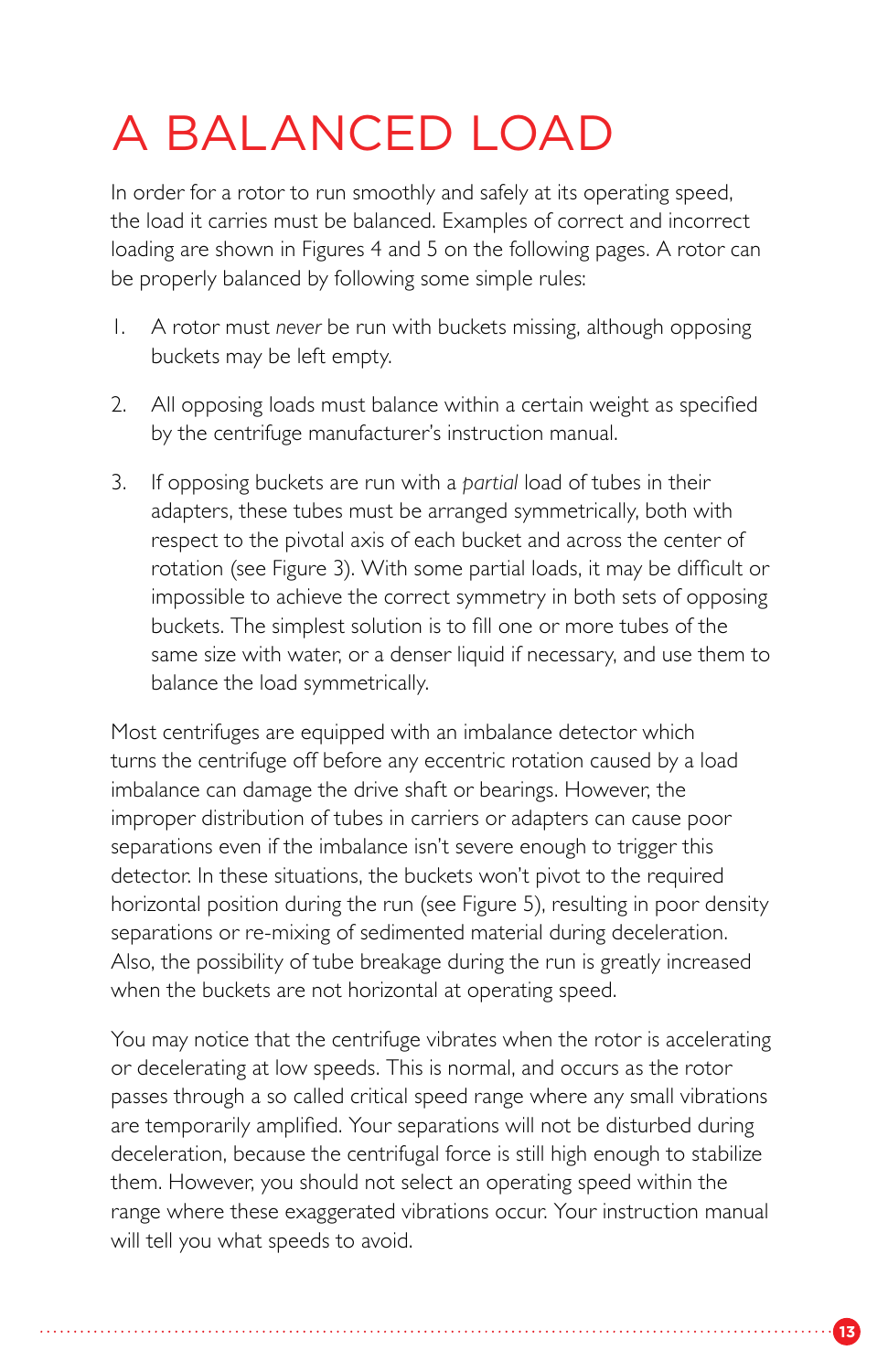

Figure 3. Correct Symmetry When Balancing a Partial Load - A Top View of a Horizontal Rotor



Figure 4. Example of a Balance Load

Assuming all tubes have been filled with an equal amount of liquid, this rotor load is balanced. The opposing bucket sets A-C and B-D are loaded with an equal number of tubes and are balanced across the center of rotation. Each bucket is also balanced with respect to its pivotal axis.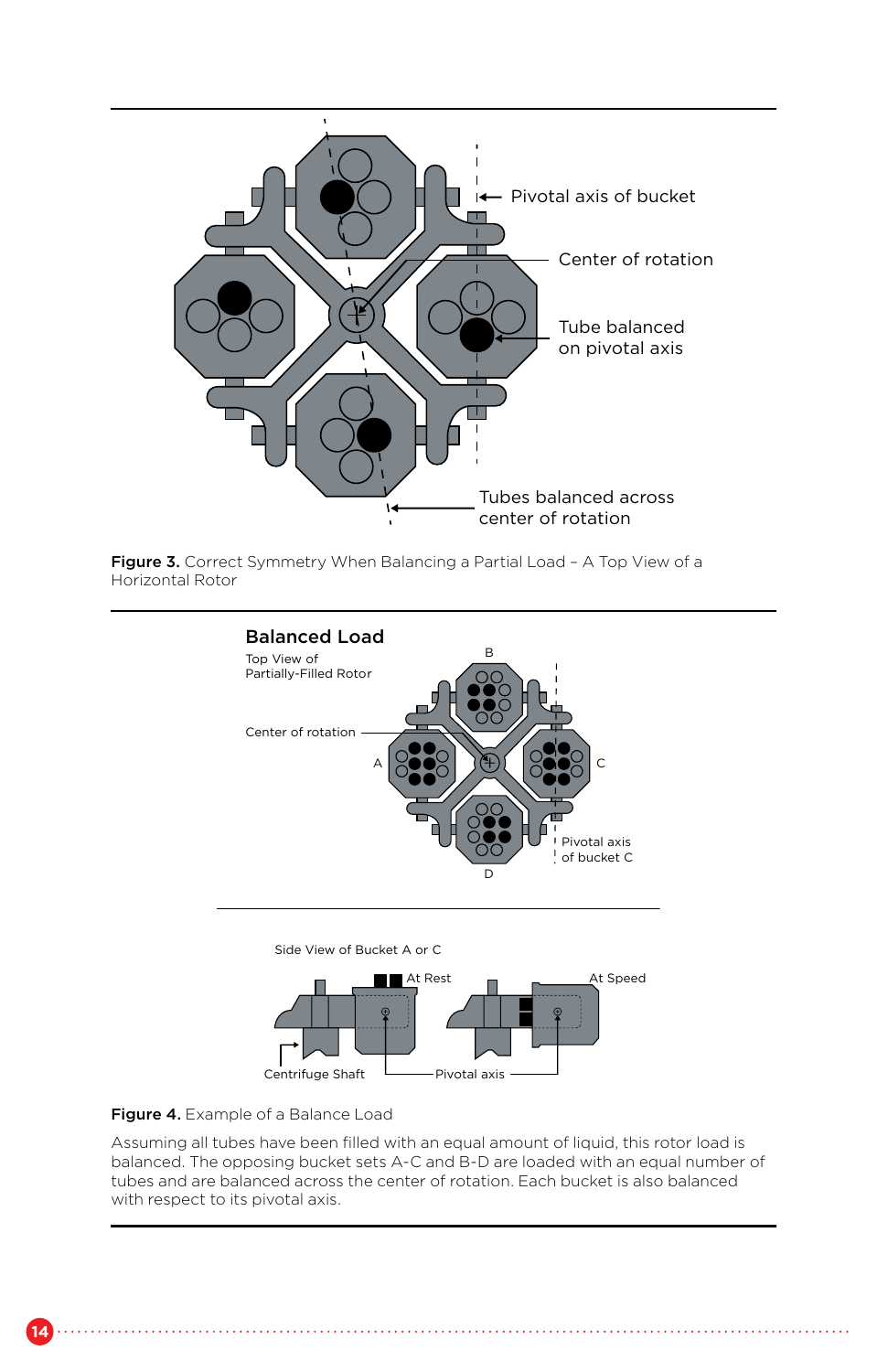





Even if all the tubes are filled equally, this rotor is improperly loaded. None of the bucket loads are balanced with respect to their pivotal axes. At operating speed, buckets A and C will not reach the horizontal position. Buckets B and D will pivot past the horizontal. Also note that the tube arrangement in the opposing buckets B and D is *not* symmetrical across the center of rotation.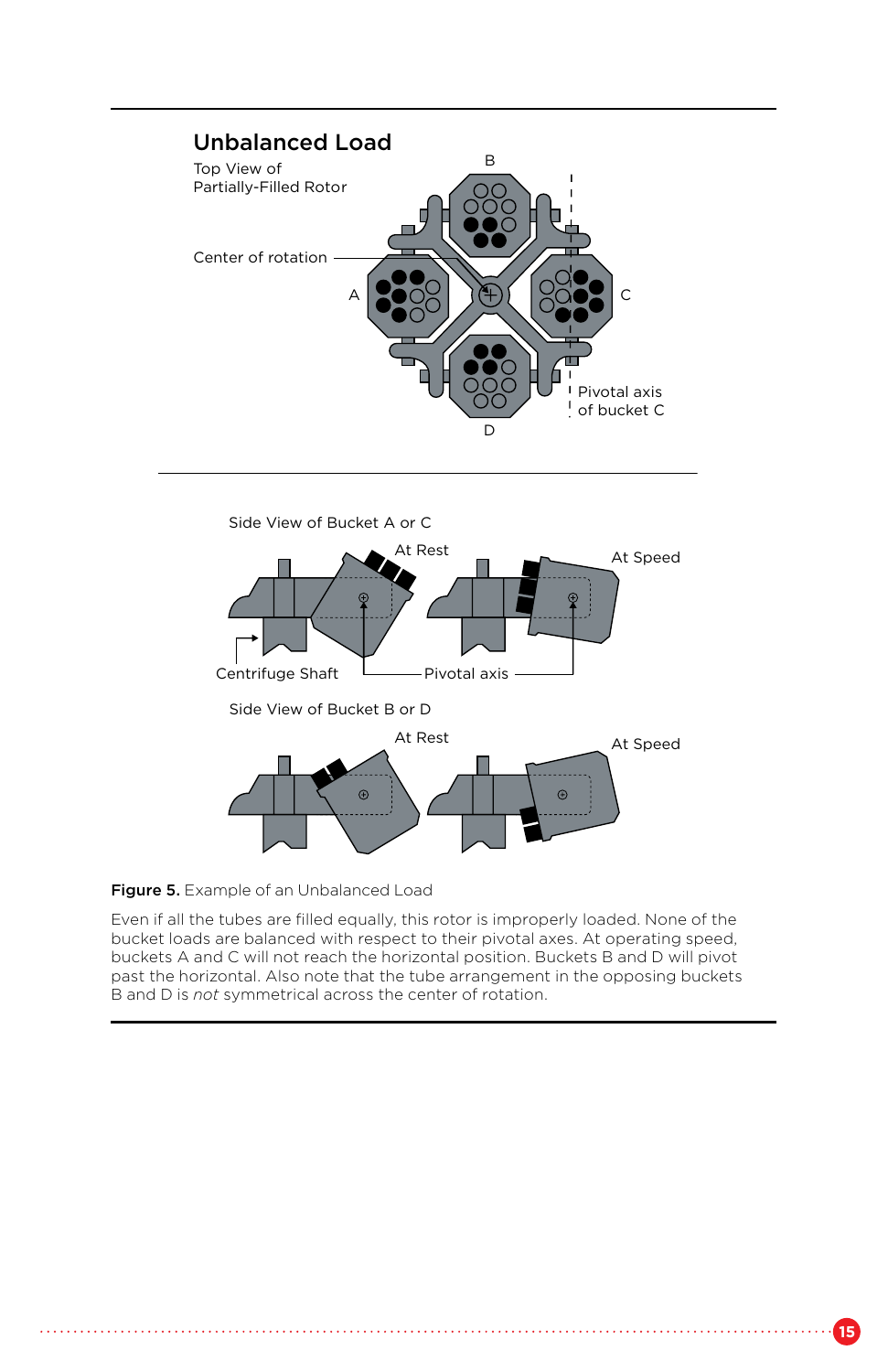# SOME PRECAUTIONS

#### **AVOIDING ROTOR FAILURES**

The centrifugal field which accelerates the separation process also exerts large forces on the rotor material. If a rotor fails, the centrifuge is severely damaged as well. For this reason, some simple precautions should be observed.

Rotors are designed to be run up to their maximum speed with a load of a specific weight. One should never attempt to run a rotor at a speed higher than the one designated by its manufacturer. Also, if high density solutions (greater than 1.2 g/mL, for instance) are used, the run speed must be reduced to prevent undue stress on the rotor. Consult your instruction manual for exact directions.

#### **TUBE BREAKAGE**

Glass tubes can break during centrifugation, due either to improper loading or inherent defects. Any glass fragments must be removed from the buckets, adapters, rubber liners, and rotor chamber before the next run is made. If you find gray dust, which results from sandblasting of the rotor chamber by glass particles, it must be cleaned up too. You should make several dry runs without samples, and clean the chamber between each run to be sure this dust is eliminated from the centrifuge.

#### **CHEMICAL RESISTANCES**

If you plan to centrifuge any uncommon solvents or solutions, consult your manual to be sure they are compatible with the various plastics and metals comprising the centrifuge, the rotor, the tubes, and other accessories. These same precautions must be observed with any solvents used for sterilization purposes. A table of 19 chemical resistances for common centrifuge materials is available from Beckman Coulter.

#### **AEROSOL GENERATION**

If any liquid is spilled on a rotor, it will be dispersed as a particulate mist when the centrifuge is run. Part of this mist will be fine enough to form a relatively stable aerosol which will tend to be dispersed throughout the laboratory. Such spills should be thoroughly cleaned up before running the centrifuge.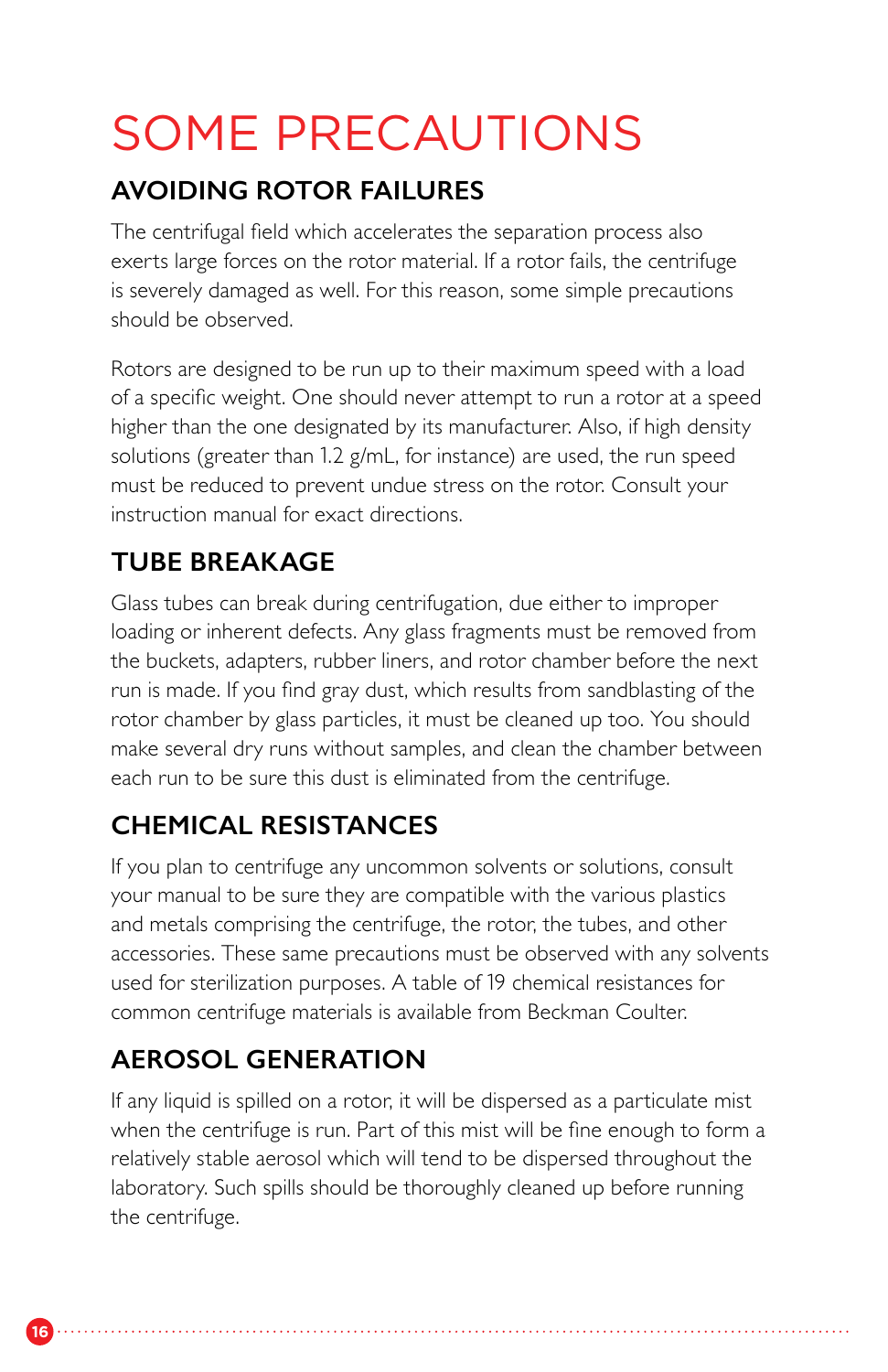#### **HANDLING HUMAN SAMPLES**

Human blood or blood components can transmit an infectious disease or virus if the patient or donor carries these. Blood should be handled with respect for this possibility during all laboratory manipulations, including centrifugation.

#### **WHEN IN DOUBT, REFER TO YOUR INSTRUCTION MANUAL**

From time to time, you'll have questions about the actual operation and maintenance of your centrifuge. The instruction manual provided with each instrument is designed to answer these questions. It should be read

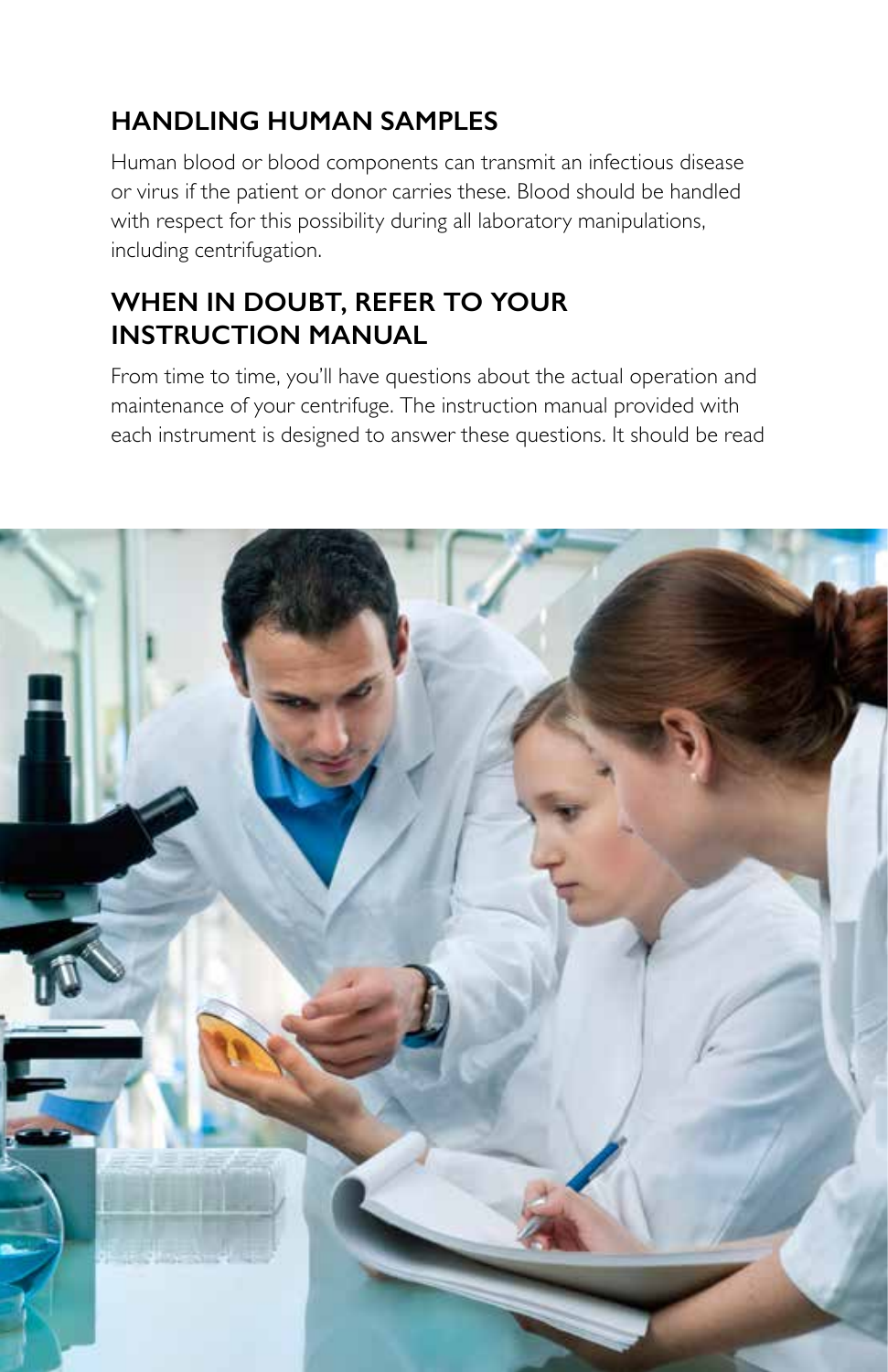before making your first run, and kept handy for future reference.

### NOMOGRAM FC SPEED SELECTION



The centrifugal forces at a given radius are a function of run speed. To obtain a desired rotor force, align a straightedge through known values in any two columns. Read the required value from the third column intersect. Typical radii are given in the preceding table of Rotor Specifications.

. . . . . . . . . . . . . .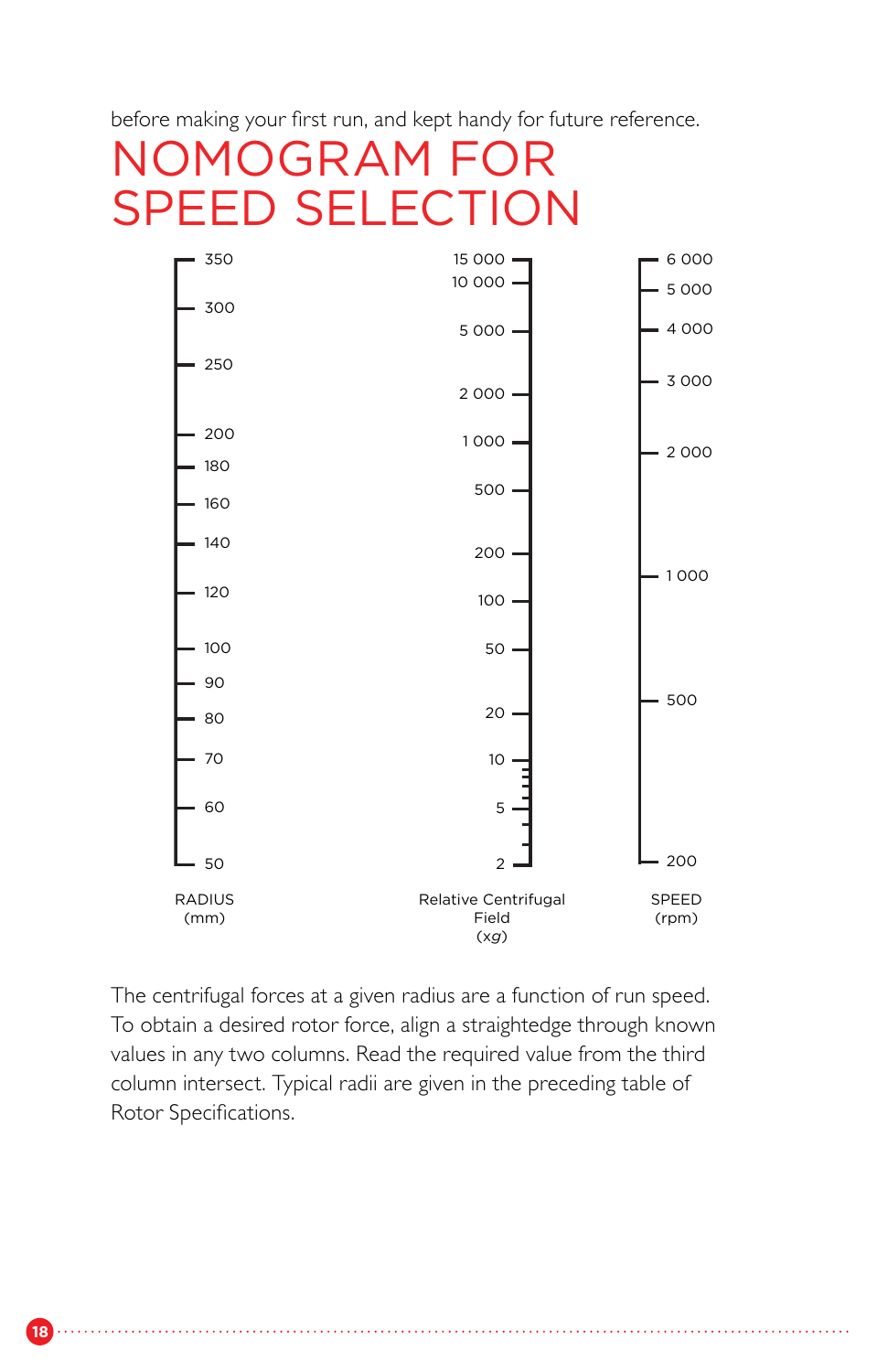# GLOSSARY

Some brief definitions of common terms relating to centrifugation are given here. Further discussion will be found on the page indicated after each definition.

**Angle Heat Rotor –** Another name for a fixed angle rotor.

**Centrifugal Force –** In a centrifugal field, the force which pulls a particle away from the center of rotation.

**Density –** Mass per unit volume.

**Density Separation –** A centrifugal separation process based on differences in density between particles.

**Differential Centrifugation –** A centrifugal separation process based on differences in size between particles.

**Fixed Angle Rotor –** A rotor in which the tubes are held at an angle.

**Horizontal Rotor –** A rotor in which the tubes are carried in buckets or racks that swing up to the horizontal position during centrifugation.

**Maximum Radius –** The radial distance from the center of rotation to the bottom of the rotor cavity in a fixed angle rotor, or the bottom of the bucket during centrifugation in the case of a horizontal rotor.

**Near Vertical Tube Rotor –** A rotor where tubes are held at a slight angle to the axis of rotation (typically 7 to 10 degrees). The slight angle of the rotor significantly reduces run times from fixed angles (with tube angles of 20 to 30 degrees) while allowing components that do not band under separation conditions to either pellet to the bottom or float to the top of the tube.

**Pellet –** the material sedimented to the bottom of the tube by centrifugation. Also called the sediment.

**Relative Centrifugal Field –** (abbreviated RCF). The ratio of a centrifugal field at a specific speed and radius to the earth's field of gravity.  $RCF = 1.12r(RPM/1000)^2$  where r is the radius in mm, and RPM is the speed of rotation in rpm.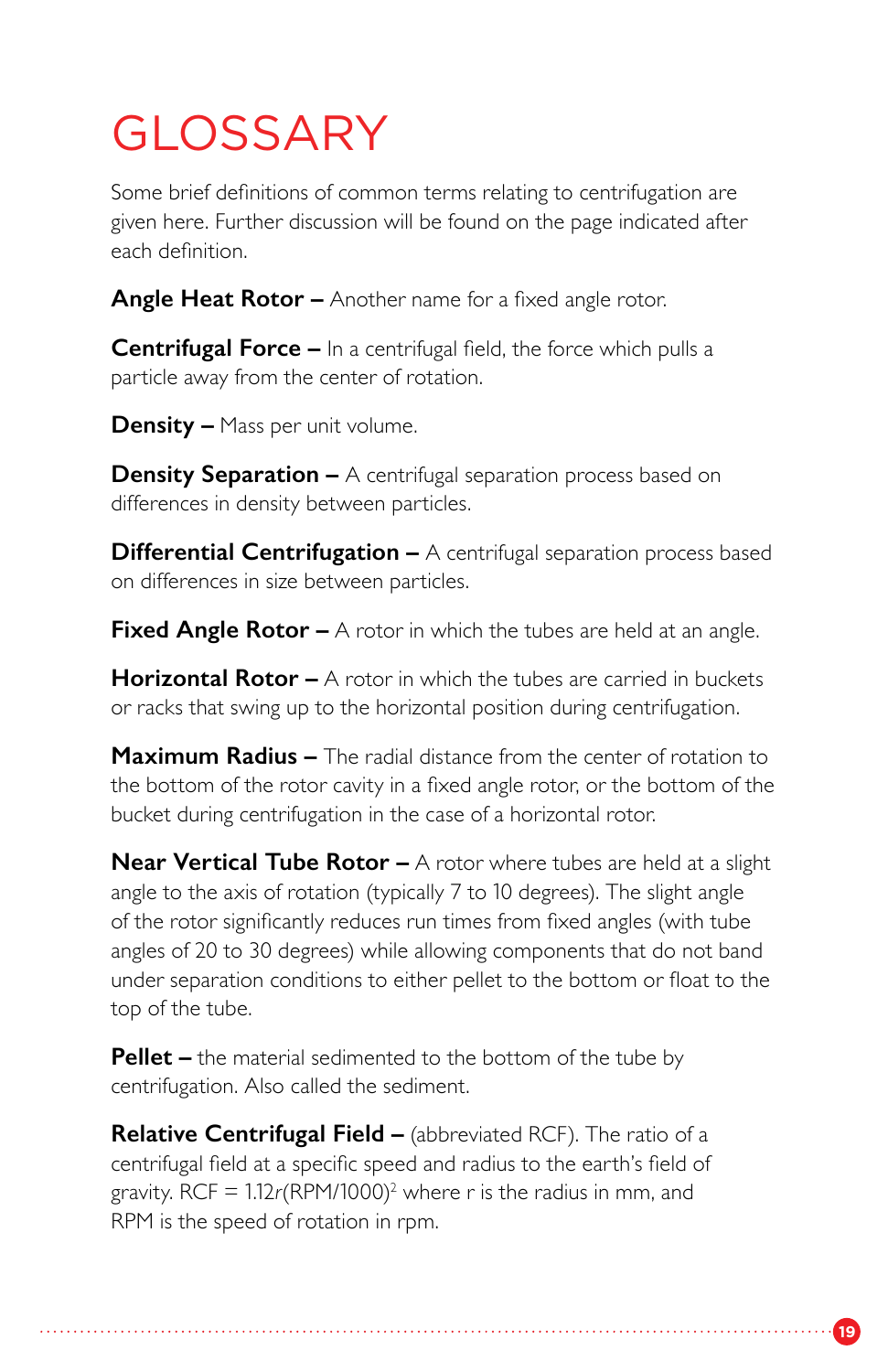**Sedimentation –** The settling out of particles from a suspension in the earth's field of gravity. In the centrifuge this process is accelerated and the particles move away from the center of rotation.

**Supernatant –** The liquid above the sedimented material following centrifugation.

**20**

**Swinging Bucket Rotor –** another name for a horizontal rotor.

**Vertical Tube Rotor –** A rotor where tubes are held parallel to the axis of rotation. The short path length results in reduced run times.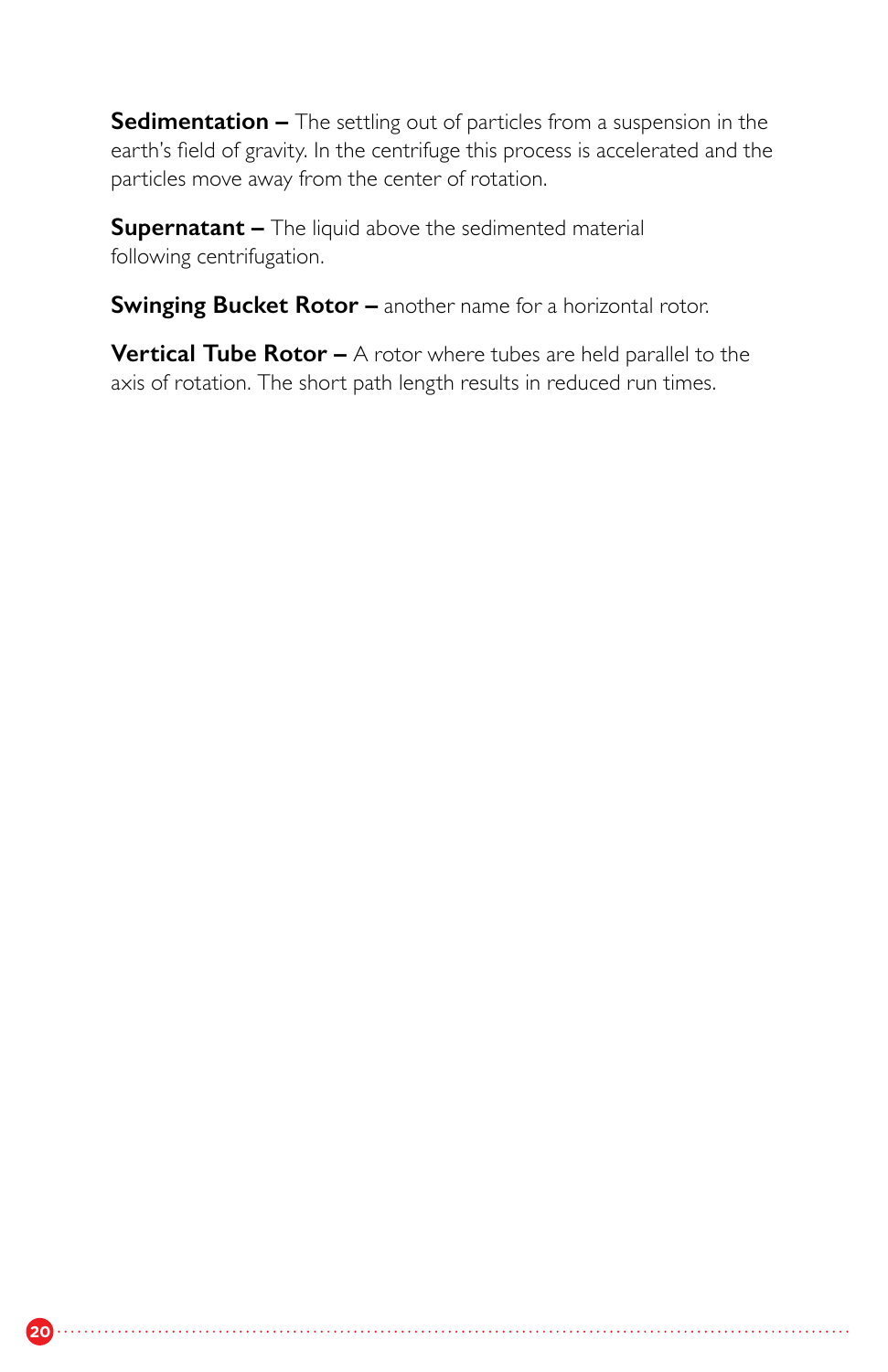## BECKMAN COULTER **CENTRIFUGES**

Providing over 60 years of global leadership in centrifugation, Beckman Coulter Life Sciences designs, manufactures, sells, and services a complete line of centrifuge systems. By offering unique rotors and innovative bottles, tubes and accessories, coupled with advanced centrifugation software, Beckman Coulter delivers intelligent centrifugation solutions to laboratory science.

Our two highest performance families are the Optima Series Ultracentrifuges, offered in both floor and tabletop models, and the Avanti Series High-Performance and High-Capacity Centrifuges. Our continuum of centrifuge solutions also includes general purpose benchtop and microcentrifuges.

#### **ULTRACENTRIFUGE - OPTIMA SERIES**

#### **Optima X Series**

The Optima X series of ultracentrifuges feature a sophisticated on-board computer with intelligent eXPert software, easy-to-use touchscreen control, enhanced BioSafety\*, remote monitoring and security and tracking features. The eXPert software provides optimized run methods, run simulation software, calculation tools, rotor and tube catalogs, automatic run records and more. All models are designed with quietdrive technology (operates at less than 51dBA) and are energy efficient with regenerative braking, which returns energy to the local circuit, and thermoelectric cooling for low power consumption. Models include Optima XPN-100, XPN-90, XPN-80, XE-100, and XE-90.

#### **Optima MAX Series**

The Optima MAX Series tabletop ultracentrifuges include the Optima MAX-XP and the Optima MAX-TL. The Optima MAX-XP tabletop ultracentrifuge is the premium model and delivers fast run times with up to 150,000 RPM (2,500 revolutions per second) and is exceptionally quiet, producing half the sound output of previous Optima models. The user interface is intuitive, customizable, and available in an array of native languages, with control via a full-color touch-screen. Optional remote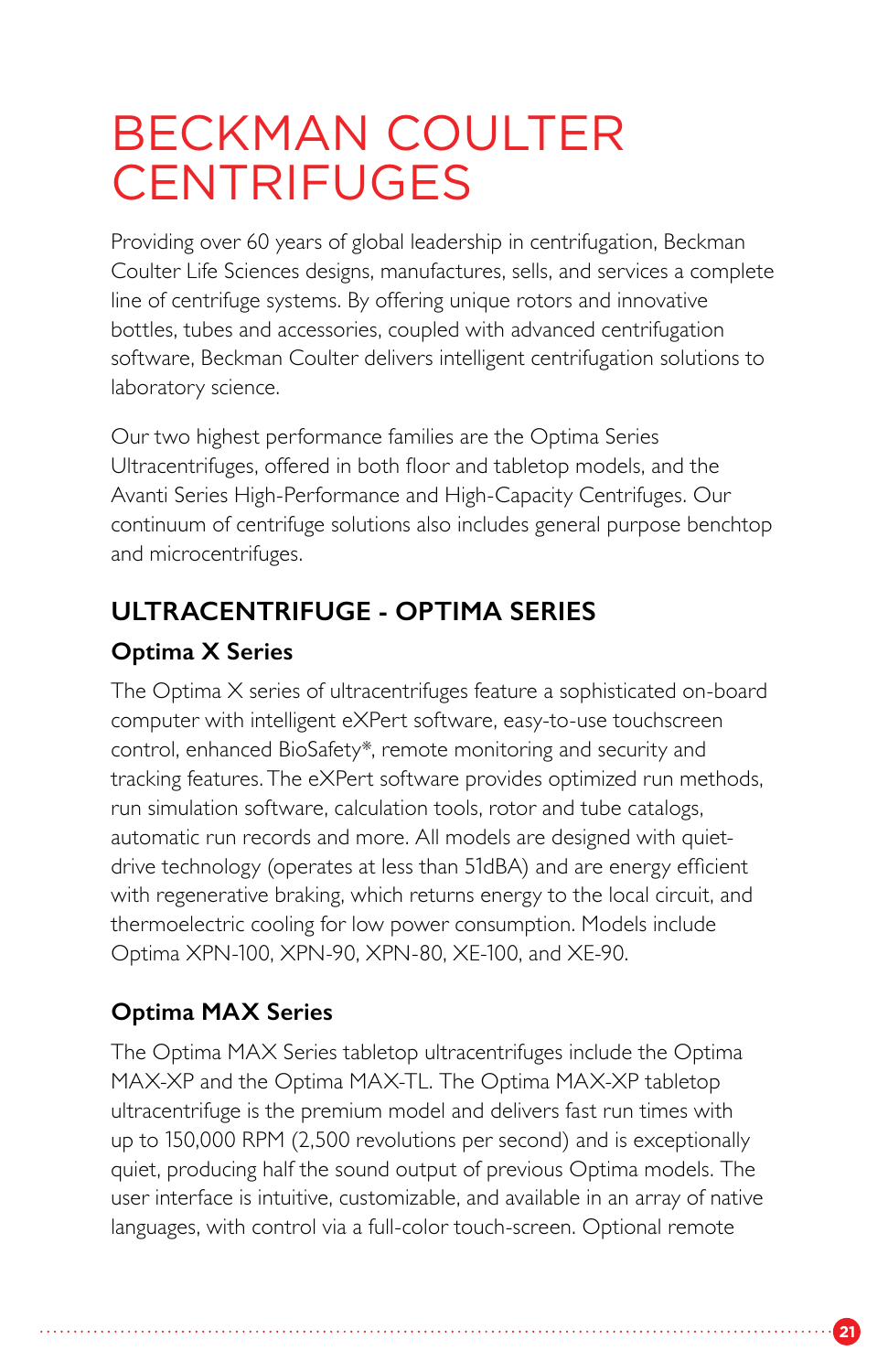monitoring and control of the system is also available. Not only does the Optima MAX-XP fit inside a standard BioSafety hood, but it can be ordered with HEPA filtration for enhanced safety. The Optima MAX-TL tabletop ultracentrifuge is the entry-level model, delivering optimum functionality and efficiency within a compact, quiet package. The MAX-TL can reach speeds of up to 120,000 RPM, and is compatible with existing Beckman Coulter TL-Series rotors and labware. It also offers multilingual software, full color LCD touchscreen and multi-level approach to BioSafety.

#### **HIGH PERFORMANCE - AVANTI SERIES**

Whatever your application, from simple pelleting to rate zonal separations, the Avanti JXN Series helps you gain traction on your experiments, whether you're relying on the Avanti JXN-26 to boost your productivity, or reaching speeds of up to 30,000 rpm while maintaining 4°C with the Avanti JXN-30.

Flexibility reaches a whole new level with the MobileFuge remote application for Avanti centrifuges. Users can easily monitor and control centrifuge functions via computer, using Virtual Network Computing (VNC) software or mobile devices using the custom MobileFuge app available for Apple® iOS and Android™ devices, allowing you to keep an eye on your centrifuge whether you are in the lab or across campus.

#### **GENERAL PURPOSE BENCHTOP - ALLEGRA SERIES**

The Allegra and Microfuge Series Benchtop Centrifuges provide excellent performance and versatility. Designed specifically with key applications in mind, the Allegra series offers high functionality in compact packages. Every piece of our equipment is engineered with planned durability, so that you can trust in reliable performance year after year, after year.

Designed with high throughput in mind, Allegra Series benchtops offer a max capacity up to 3.0 L, speeds up to 18,000 RPM, and are available in both refrigerated and nonrefrigerated options, which can save you precious time you can devote to other critical tasks. In addition, our comprehensive library of versatile rotors offer you options for a wide range of applications.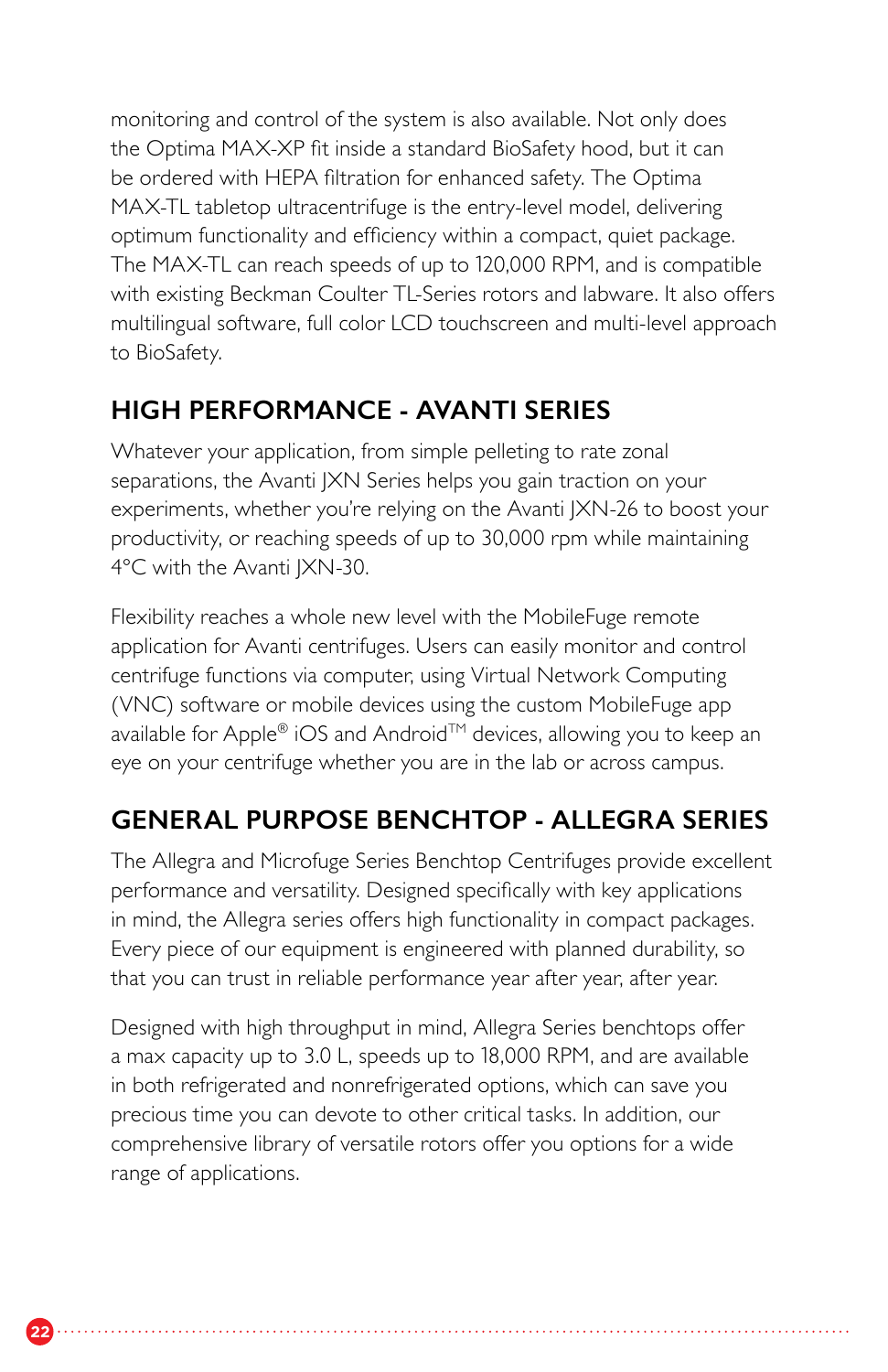#### **MICROFUGE SERIES**

Our refrigerated Microfuge 20R and non-refrigerated Microfuge 20 models offer powerful g-forces for fast pelleting with a Relative Centrifugal Force (RCF) up to 20,627  $\times$  g with the FA241.5 rotor. The Microfuge 20 models have a maximum capacity of (36 x 1.5/2.0mL) with the BioCertified\*\* fixed-angle rotor FA361.5. Reach speeds up to 15,000 RPM, save up to 10 user-defined programs and choose from four different rotor options with the Microfuge 20 Series. The Microfuge 20R precooling program precools samples fast, minimizing the time precious samples spend inside the microcentrifuge. The Microfuge 20R maintains 4°C at maximum speed for all rotors.

Microfuge 16 spins quietly at 16,163  $\times$  g for fast pelleting or isolation of DNA, RNA, proteins and viruses. In addition, it fits easily in the tightest of workspace environments with a height under 7 inches (17.6 cm) and a footprint measuring 8.9 by 10.5 inches  $(22.6 \times 26.6 \text{ cm})$ .

#### **MULTI-LEVEL BIOCONTAINMENT FOR LABORATORY SAFETY**

The Beckman Coulter BioSafe\* Centrifuge Systems' unique multilevel approach to containment provides the most comprehensive solution to BioSafety. From innovative labware like the Aerosolve Canisters and HarvestLine System Liners to BioCertified rotors to centrifuges with HEPA filtration — the BioSafe Centrifuge Systems provide enhanced BioSafety.

#### **ROTORS**

Our extraordinary library of innovative rotors are designed, manufactured, and tested with our centrifuges as a system from the inside out to make sure you receive separations that continually exceed your expectations. The increased efficiency of our rotors can reduce run times. Many rotors are BioCertified, assuring you that they are safe. Whatever your application, we have the system to meet your need.

#### **INNOVATIVE LABWARE**

Since they're specially designed for innovative application solutions, our patented ultracentrifuge tubes deliver improved efficiencies, including Quick-Seal for versatility, g-Max for small volume at greatest efficiency,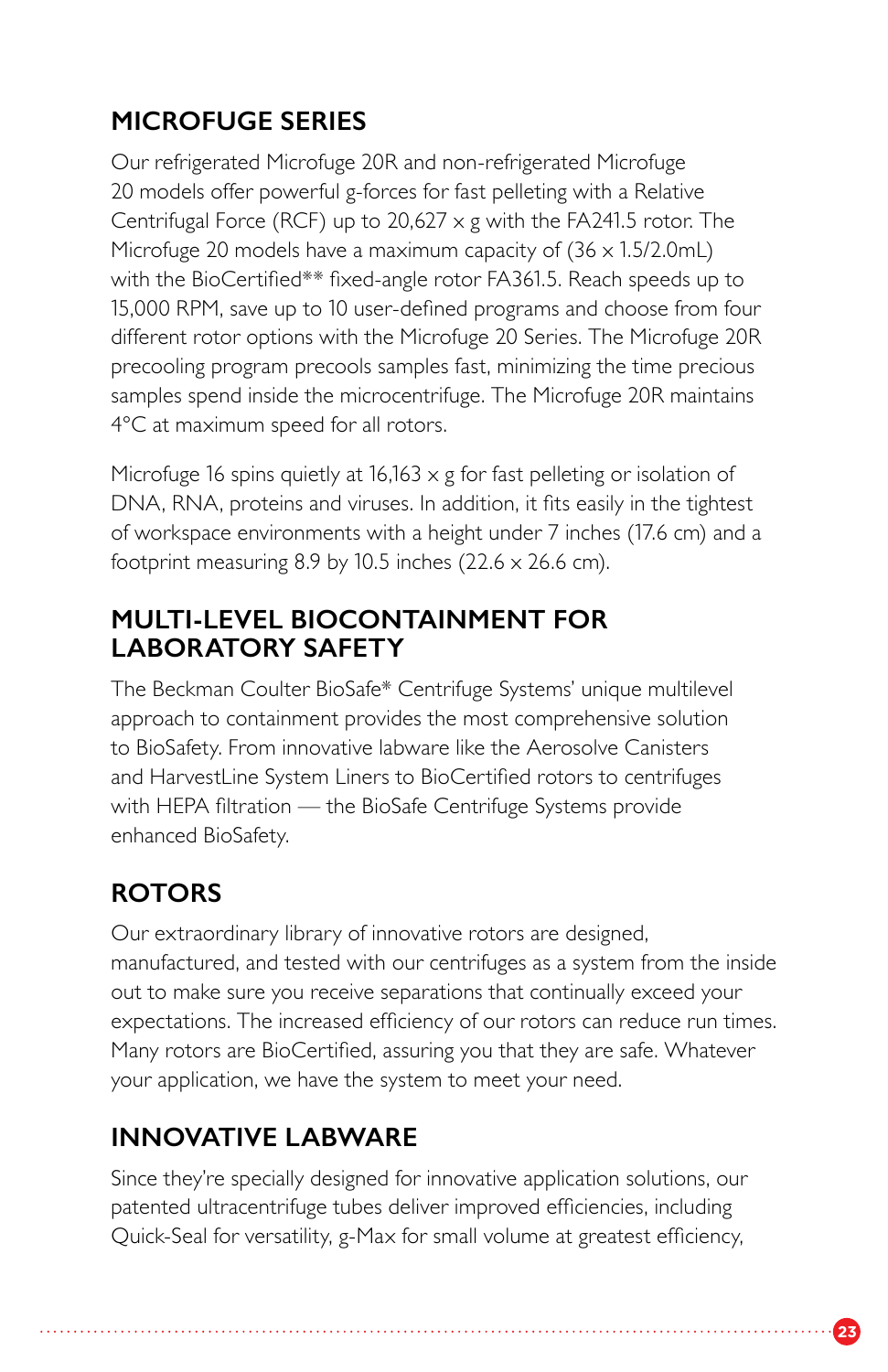konical for the most concentrated pellet and OptiSeal for the easiest sealing with no tools.

HarvestLine System Liners are disposable centrifuge bottle liners that provide a significant improvement in the centrifugation of biological material. They simplify sample pellet retention and storage after decanting by eliminating time-consuming manual scraping of harvested solids from labware, enhancing operator BioSafety. These liners are used with a selection of Avanti Series High Performance Centrifuge rotors.

\*BioSafe and BioSafety are terms intended to describe the enhanced biocontainment features of our products.

\*\*BioCertified is a term used to describe our products which have been tested and validated to demonstrate containment of microbiological aerosols by an independent third-party facility. Improper use or maintenance may affect seal integrity and, thus, containment.